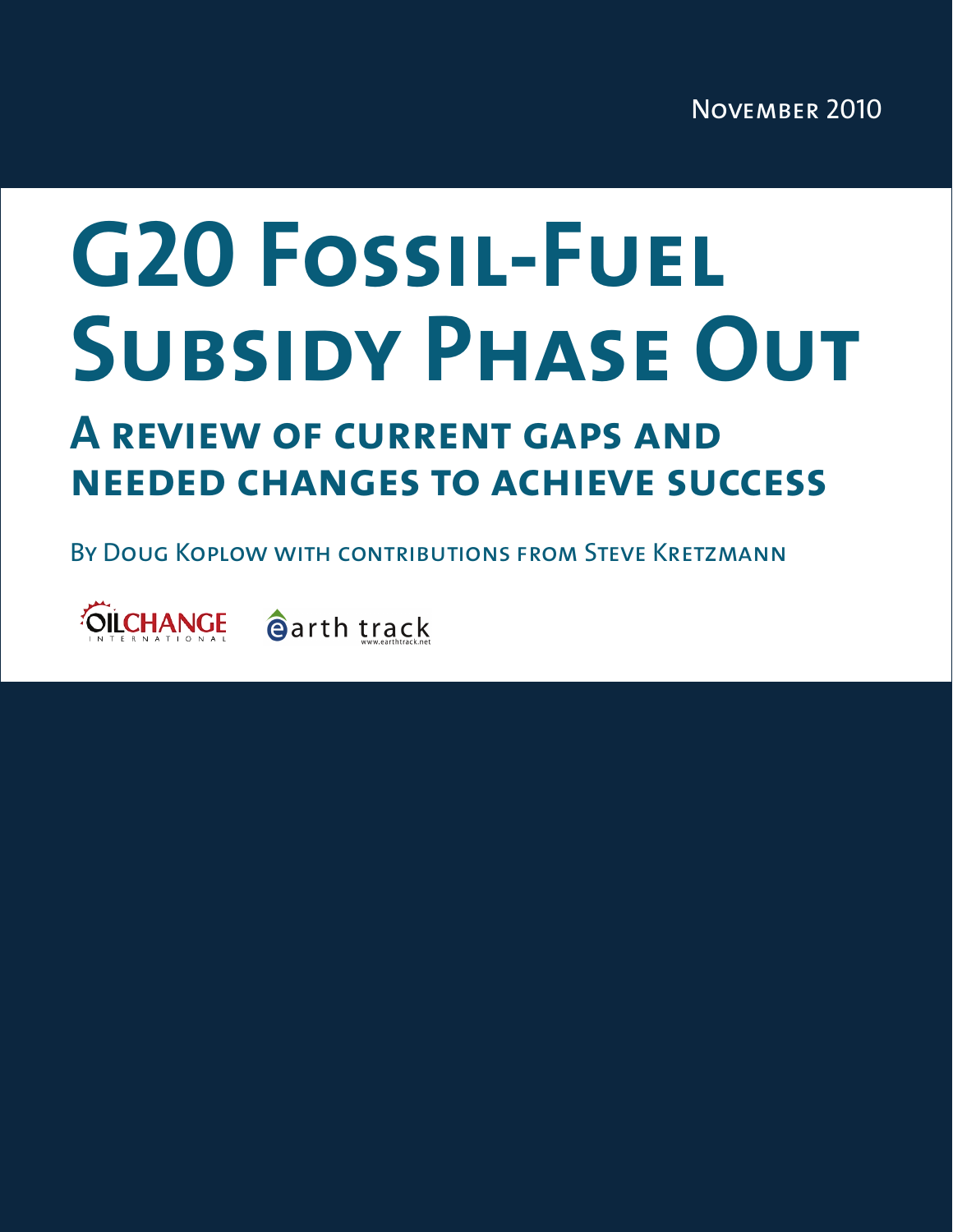# **Acknowledgments**

Thanks to Ronald Steenblik (Organisation for Economic Cooperation and Development) and Patricia Lerner (Greenpeace International) for their valuable suggestions and input on earlier drafts of this document. All remaining errors and omissions are the responsibility of the authors.

© 2010, Earth Track, Inc., and Oil Change International

For more information on fossil fuel subsidies please visit: www.priceofoil.org www.earthtrack.net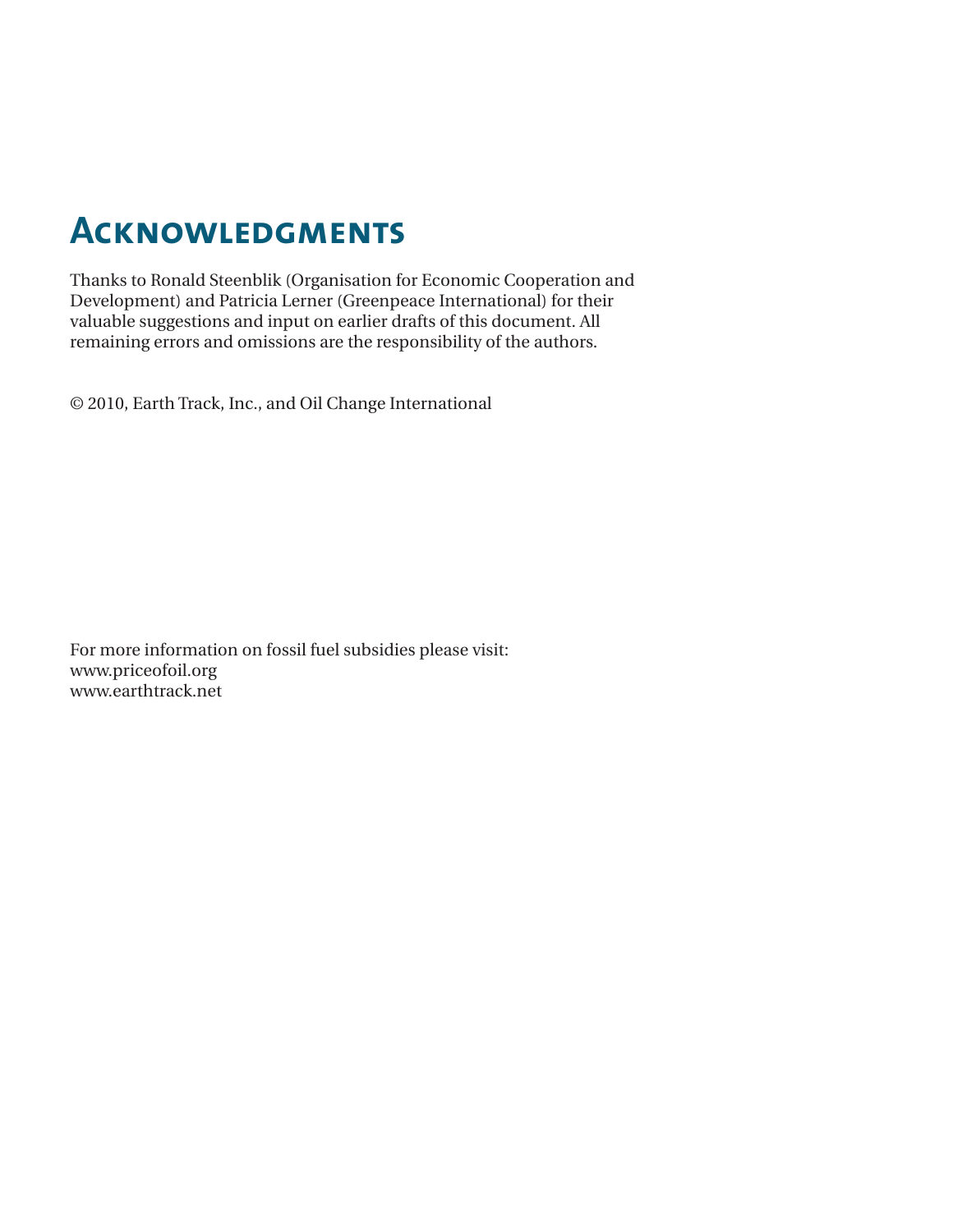# **Table of Contents**

| 2. Review of Reporting and Reform                              |
|----------------------------------------------------------------|
| 3. Fossil-Fuel Subsidy Data from Other Sources Often Conflicts |
|                                                                |
|                                                                |
|                                                                |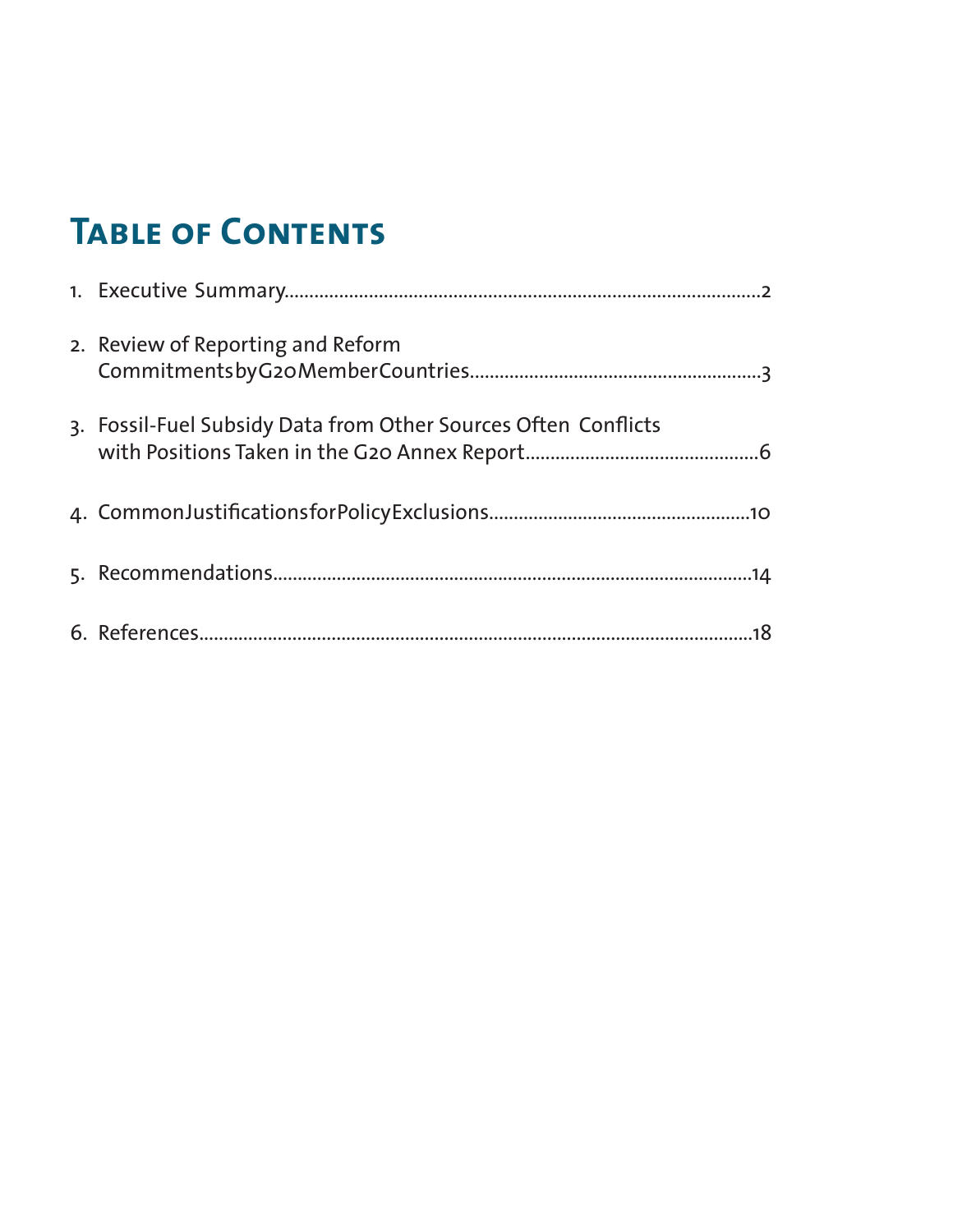## **1. Executive Summary**

In its September 2009 Communiqué from Pittsburgh, the G20 nations ("Group of Twenty" nations that include the largest economies in the world) committed to *"rationalize and phase out over the medium term inefficient fossil fuel subsidies that encourage wasteful consumption."* 

The G20 commitment was a positive step in reforming policies that subsidize the oil, gas and coal industries at a time when the world is concurrently trying to scale back emissions that contribute to climate change. The benefits could be substantial: International Energy Agency (IEA) and Organisation for Economic Cooperation and Development (OECD) modeling, even using incomplete data, estimated that phasing out fossil-fuel consumption subsidies would reduce greenhousegas (GHG) emissions 10 percent globally by 2050 relative to a business-as-usual scenario (IGO-4 2010; 5). Additional benefits from phasing out production subsidies in the United States and elsewhere were not modeled, but could also be substantial.

This brief highlights a variety of issues that illustrate immediate and future challenges with making the phase out work. The authors evaluated the reporting and reform efforts of the G20, using official documents that were submitted by the members. The purpose of this evaluation was to assess the coverage of existing reporting, identify patterns in arguments countries put forth to exclude policies from reform, and discuss options to increase the chance of the reform effort being successful. The brief's key findings include:

*No country* **has initiated a subsidy reform specifically in response to the G20.** Although half of the member countries reported at least one policy supporting fossil fuels that they have targeted for reduction or elimination, all actions appear to be programs or changes that were already in-process prior to the G20 Communiqué, and rely on previously established timelines as well. Further, some of the reported (pre-existing) reforms involve initiatives still in the proposal stage rather than existing statute or regulation, making their ultimate implementation uncertain.

**G20 reporting of fossil fuel subsidies remains spotty.** Of the 20 member countries, eight stated that they have no fossilfuel subsidies at all subject to phase out, of which two (United Kingdom and Japan) provided no information at all. Only one of the twelve countries (the United States) reported more than ten subsidies subject to reform. Three countries discussed energy subsidies in a general sense without listing any specific subsidy policies (Indonesia, Russia, and Mexico).

**Comparing G20 reports with other information on fossil fuel subsidies highlights the reporting deficits.** Comparisons with third party studies of consumer and producer subsidies found that some of the countries reporting very little in the way of subsidies to the G20 had tens of billions in subsidies in the other assessments.

**Common reasons members give for excluding subsidies from reform efforts often break down under scrutiny.** These include subsidizing fuels with a lower carbon content than what is being replaced; assuming specific programs are part of the tax "baseline" rather than targeted subsidies; supporting objectives such as job creation or rural development that are deemed more important than subsidy reform; arguing that even with the subsidies, the prices are still higher than the reference price and therefore don't distort behavior; and asserting that so long as the domestic price is higher than production costs, no subsidy exists. Country arguments require careful evaluation to ensure alternatives with lower environmental and fiscal costs are properly compared, and that similar issues are dealt with in similar ways across the G20.

#### **A number of structural reforms would increase the likelihood of the phase out being successful.** These include:

- • Separating reporting from reform.
- Establishing an oversight and review board for reporting to review submittals for accuracy and coverage, with the ability to go back to member to fill in gaps.
- • Standardizing the submittal process for subsidy information as well as requiring standardized reporting of the claimed justifications for keeping particular subsidies outside the purview of the G20 phase out.
- Establishing a technical committee of independent experts to discuss and resolve independent reporting issues.
- Initiating discussion and research on an appropriate secretariat to oversee reform efforts.

Fossil fuel subsidy reform makes sense from the standpoints of both fiscal management and environmental protection. In this brief, we have evaluated the specific progress and technical issues surrounding the G20 effort. Ultimately though, the barriers to successfully reforming and eliminating fossil fuel subsidies are not just technical, but are political as well. Overcoming these political challenges will require dedication by G20 leaders, if they are to fulfill their pledge and successfully reform and eliminate fossil fuel subsidies.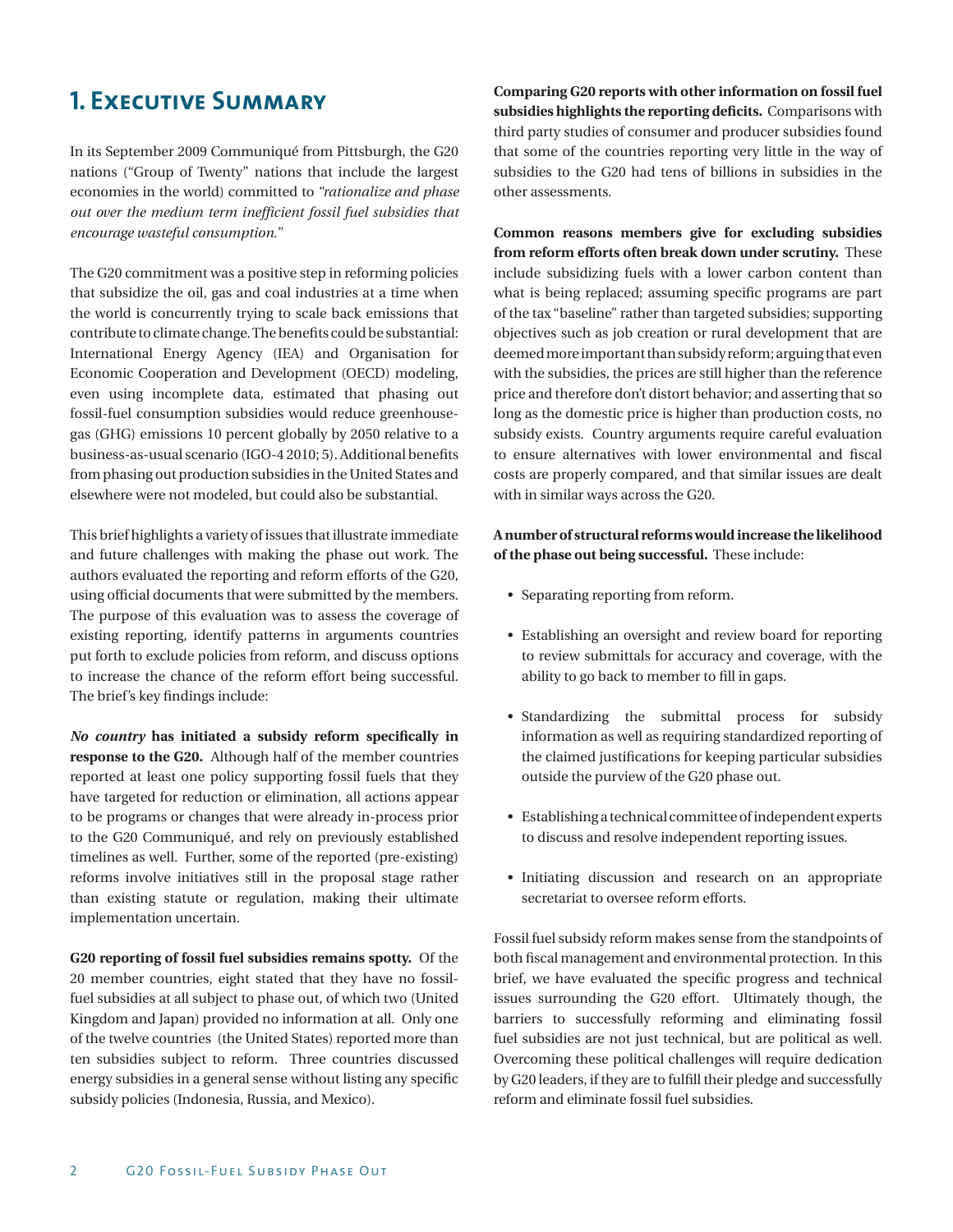### **2. Review of Reporting and Reform Commitments by G20 Member Countries**

In its September 2009 Communiqué from Pittsburgh, the G20 ("Group of Twenty" nations that include the largest economies in the world) committed to *"rationalize and phase out over the medium term inefficient fossil fuel subsidies that encourage wasteful consumption."* 

Despite enjoying support from a diverse set of actors across the political spectrum, success of the initiative is by no means assured. The pledge contains a number of vague elements:

- How long is the "medium term"?
- How does a country define an energy "subsidy" in general, and an "inefficient subsidy" in particular?
- • What is considered "wasteful consumption" and how is it measured?
- Is there any recourse if a G20 member country does not address its fossil-fuel subsidies, or views its participation as entirely voluntary?

The first detailed information on how the G20 countries themselves viewed their commitments to fossil fuel subsidy reform was publicly released in August 2010.<sup>1</sup> Two separate documents are examined here. The first is a summary report prepared by four international governmental agencies (referred to as "IGO-4") – the International Energy Agency (IEA), the Organisation of Oil Exporting Countries (OPEC), the Organisation for Economic Co-operation and Development (OECD), and theWorld Bank. This report addressed key policy issues regarding subsidy definitions, levels, benefits of reform, and reform implementation. The second is a related Annex (referred to here as the "Annex Report") summarizing the action plans of each G20 member country with regard to fossilfuel subsidy reform. The Annex Report also included brief descriptions of country-selected policies believed relevant to fossil-fuel markets.

Table 1 provides a summary of G20 member-country action plans for subsidy reform. The first column includes verbatim information from the Annex Report on planned country actions. The subsequent columns assess whether the member country:

- acknowledges that it has subsidies to fossil fuels covered under its interpretation of the G20 commitment;
- provides at least some information on policies supporting fossil-fuel use or production, even if members determine such policies would not need to be reformed under their commitment to the G20;
- • has proposed any policies to reduce subsidies to fossil fuels;
- has proposed *new* policies due to the G20 commitment (e.g., a faster phase out or targeting of subsidies not previously targeted) rather than merely reporting on initiatives that were ongoing anyway.

This summary information is a striking indicator of how challenging engagement in reform will be. Of the 20 member countries, eight state that they have no fossil-fuel subsidies at all subject to phase out under the September 2009 Communiqué. The other twelve countries did supply at least some information on policies in place supportive of fossil-fuel production or consumption, even if they determined such policies were not subject to any phase out (see Table 1, column 1). As shown in column 2, roughly one quarter of the member countries either provided no information at all (the United Kingdomz and Japan); or merely discussed energy subsidies in a general sense without listing any specific subsidy policies (Indonesia, Russia, and Mexico).

The remaining countries generally provided quite limited policy information. Based on the authors' experience working on detailed subsidy reviews for a number of these countries, it is clear that the vast majority of policies supporting fossil fuels were not mentioned in any form within the Annex Report. For example, Turkey was the only reporting country to note subsidies to government-owned energy assets – though public ownership of energy assets and service organizations remains common across the G20, including even within market economies such as the United States.

Some of the stated reasons for reporting gaps are discussed in Section 4. However, the participants appear also to be engaging in a general cost/benefit assessment on reporting.

<sup>1.</sup> This information was originally intended for release in Toronto at the G20 Summit in June 2010. A draft obtained by the media noted that the paper was "Not for distribution until the Toronto Summit", yet nothing was presented at the Summit. The documents were officially posted online on or about August 2nd, with no accompanying press release.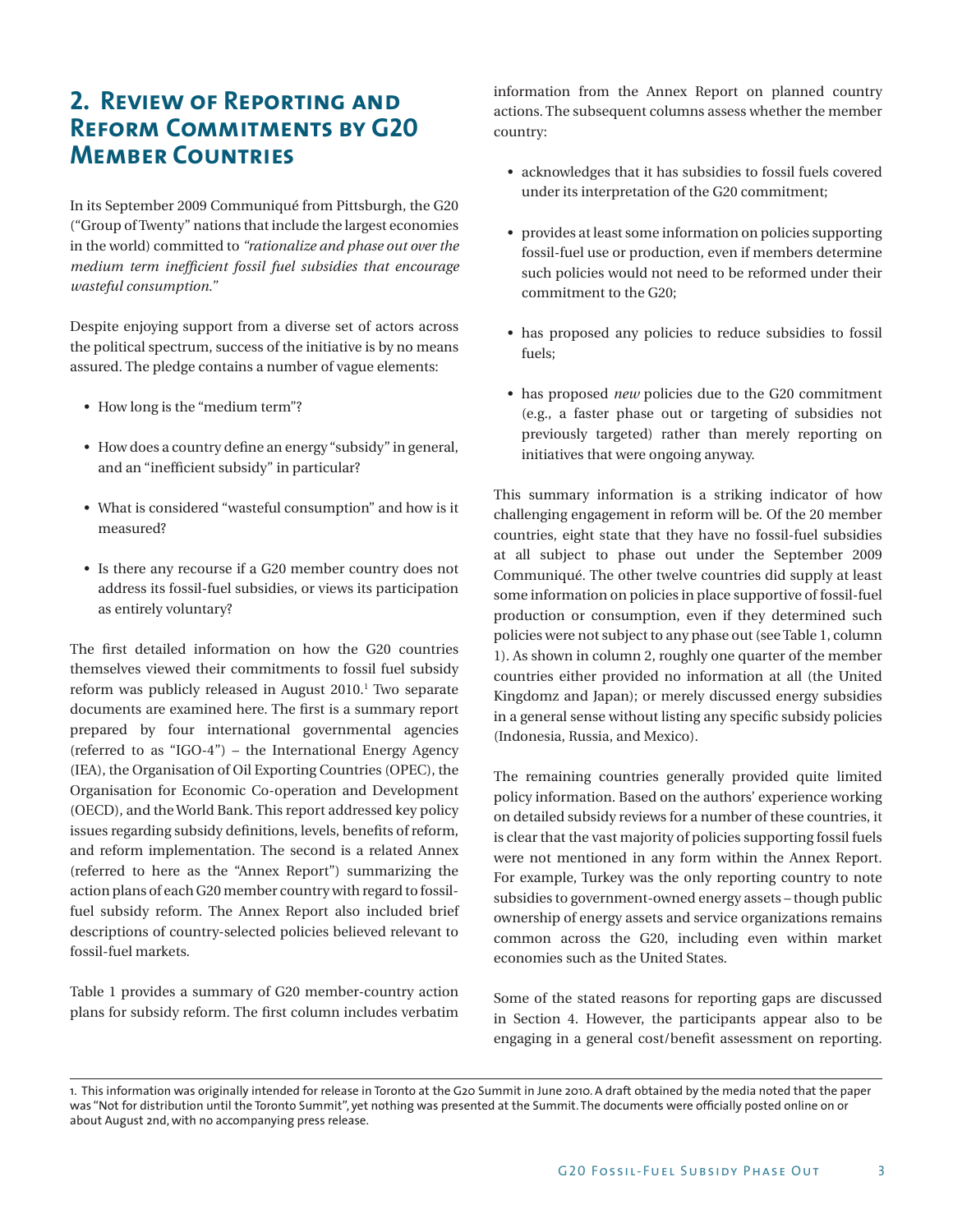It is clear from discussions with participants in the process that there is a strongly perceived first-mover *disadvantage* to subsidy transparency and reporting: early disclosure can create adverse attention and political pressure both on the individual and the country reporting, while there is no penalty at all for not going beyond mere symbolic compliance with the Communiqué at this point in time.

Mexico's submittal to the Annex Report made this issue explicit, noting that the country would not make a stronger commitment to phase out until all countries "agree on a uniform methodology for calculating subsidies" (Annex Report 2010: 28). A review of a number of efforts to facilitate international reporting of country-specific data by the Global Subsidies Initiative (GSI) noted that "the suppliers of information (national governments) must feel they can benefit from the improved information, thus 'buy in' to the process" (Laan, 2010: 25). GSI further notes that countries have widely adopted International Monetary Fund standards for macroeconomic statistics because it helps to improve their financial rating and attract more foreign investment (Laan, 2010: 25).

Note that while the Annex Report clearly illustrates a bias towards underreporting, our discussions with individuals involved with the process indicated that even within countries there is not always agreement on which policies to classify as subsidies and how many to report to the  $G20<sup>2</sup>$ . A common conflict seemed to be between representatives focused on an economic development or energy-security agenda (favoring less disclosure and fewer policies characterized as inefficient or wasteful) and those focused on fiscal savings or environmental concerns (supporting a more inclusive approach).

Nonetheless, the problem of under-reporting will need to be addressed in order for the G20 process to be successful. As noted in Table 1, half of the member countries reported at least one policy supporting fossil fuels that they have targeted for reduction or elimination (column 3). Yet, no country had initiated a subsidy reform specifically in response to the Communiqué (column 4). In all cases, subsidy reforms mentioned in the Annex Report are programs or changes that were already in-process prior to the G20 process, and rely on previously established timelines as well. Furthermore, some of the reported (pre-existing) reforms involve initiatives still in the proposal stage (budget proposals by the executive branch, for example) rather than existing statute or regulation. The risk of these proposals failing prior to enactment is high.

<sup>2.</sup> A leaked memo from Canada earlier this year, outlining a range of possible levels of engagement with the subsidy reform process, is a good illustration of this tension. See Horgan (2010).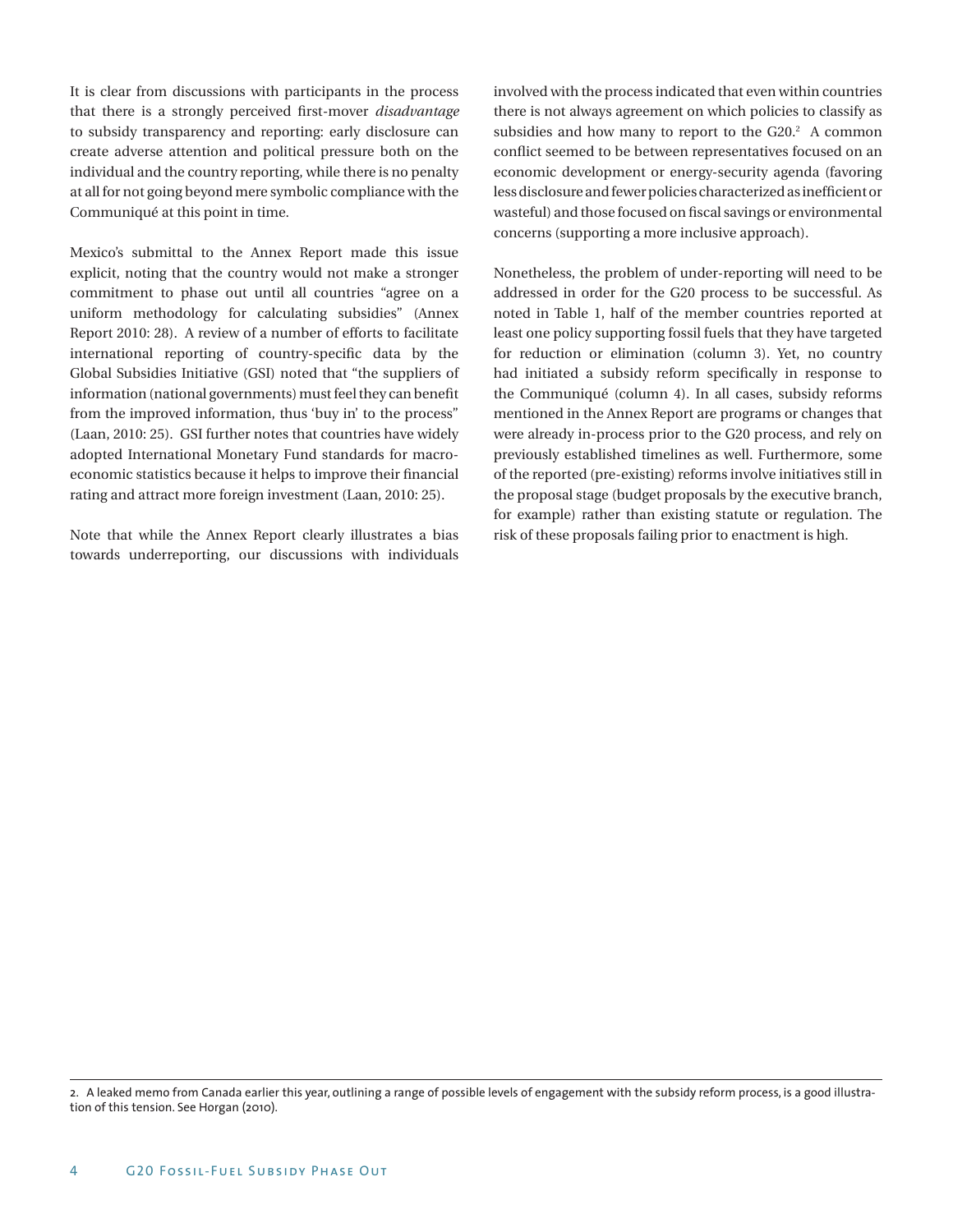## **Table 1: No G20 Countries Modifying Status Quo in Face of G20 Phase-out Commitments**

| Implementation Strategy Included in G20 Annex Report<br>(Text shown is verbatim from country submittals)                                                                                                                                                                                                                               | 1. Reported Action-<br>able Subsidies Un-<br>der G20 Phase-Out? | 2. Reported Subsidy<br><b>Items Even if Deemed</b><br>"Efficient"?                | 3. Reported<br><b>Reforms Already</b><br>in Process? | 4. Accelerated<br>or New Reform<br>Plans? |
|----------------------------------------------------------------------------------------------------------------------------------------------------------------------------------------------------------------------------------------------------------------------------------------------------------------------------------------|-----------------------------------------------------------------|-----------------------------------------------------------------------------------|------------------------------------------------------|-------------------------------------------|
| Argentina - Proposes to reduce household subsidy for propane gas con-<br>sumption as natural gas access is expanded.                                                                                                                                                                                                                   | Yes                                                             | Yes $(3$ items)*                                                                  | No                                                   | No                                        |
| Australia - No inefficient fossil fuel subsidies.                                                                                                                                                                                                                                                                                      | N <sub>0</sub>                                                  | Yes (5 items)                                                                     | Yes (1 item)                                         | N <sub>0</sub>                            |
| Brazil - No inefficient fossil fuel subsidies. Lists several government<br>measures in the energy sector related to the production or consumption<br>of fossil fuels                                                                                                                                                                   | No                                                              | Yes (3 items)                                                                     | No                                                   | No                                        |
| Canada - Proposes to implement recently released draft legislation to<br>phase out the accelerated capital cost allowance for oil sands assets over<br>the 2011-15 period. Previously phased out other tax preferences applying<br>to fossil fuel producers.                                                                           | Yes                                                             | Yes (1 item)                                                                      | Yes (1 item)                                         | N <sub>0</sub>                            |
| China - Proposes to gradually reduce the urban land use tax relief for<br>fossil fuel producers.                                                                                                                                                                                                                                       | No                                                              | Yes (1 item)                                                                      | Yes (1 item)                                         | N <sub>0</sub>                            |
| France - No inefficient fossil fuel subsidies. Previously reformed subsi-<br>dies for hard coal mining.                                                                                                                                                                                                                                | Yes                                                             | Yes (1 item)                                                                      | N <sub>o</sub>                                       | No                                        |
| Germany - Proposes to discontinue subsidized coal mining in a socially<br>acceptable manner by the end of 2018.                                                                                                                                                                                                                        | Yes                                                             | Yes (2 items)                                                                     | Yes (2 items)                                        | No                                        |
| India - Proposes to work out implementation strategies and timetables<br>for rationalizing and phasing out inefficient fossil fuel subsidies based<br>on the recommendation of the Empowered Group of Ministers that has<br>been constituted.                                                                                          | Yes                                                             | Yes (4 items)                                                                     | No                                                   | N <sub>0</sub>                            |
| <b>Indonesia</b> - Proposes to phase out inefficient fossil fuel subsidies in<br>a gradual manner in parallel through managing the demand side by<br>adopting measures that will reduce fossil fuel energy consumption and<br>by gradually narrowing the gap between domestic and international<br>prices.                             | Yes                                                             | Mentioned, but no<br>detail                                                       | Yes $(-4$ items)                                     | No                                        |
| Italy - Proposes to continue with planned expiration of subsidy for cer-<br>tain cogeneration plants, and negotiate on a voluntary basis with private<br>operators of these plants on the timing of their recess from the subsidy<br>scheme.                                                                                           | Yes                                                             | Yes (7 items)                                                                     | No                                                   | N <sub>0</sub>                            |
| Japan - No inefficient fossil fuel subsidies.                                                                                                                                                                                                                                                                                          | No                                                              | No Submittal at all                                                               | No                                                   | N/A                                       |
| Korea - Proposes to phase out subsidies to anthracite coal and briquette<br>producers.                                                                                                                                                                                                                                                 | Yes                                                             | Yes (2 items)                                                                     | Yes (2 items)                                        | N <sub>0</sub>                            |
| Mexico - By continuing current policies and based on current market<br>conditions, subsidies to gasoline, diesel and LP gas are expected to dis-<br>appear in the medium term.                                                                                                                                                         | Yes                                                             | Acknowledged, but<br>no detail                                                    | Yes (2 items)                                        | No                                        |
| Russia - Proposes to implement the commitment to rationalize and<br>phase out inefficient fossil fuel subsidies through national economic and<br>energy policy, within the framework of its Energy Strategy 2030 and the<br>Concept of Long-Term Social and Economic Development, as well as in<br>the context of its joining the WTO. | Yes                                                             | Acknowledged, but<br>no detail                                                    | No                                                   | N <sub>0</sub>                            |
| Saudi Arabia - No inefficient fossil fuel subsidies. Saudi Arabia has a<br>long-standing energy policy to improve the utilization of economic<br>resources with emphasis on rationalization.                                                                                                                                           | No                                                              | Noted below-world<br>price fossil fuels; did<br>not characterize as a<br>subsidy. | No                                                   | No                                        |
| South Africa - No inefficient fossil fuel subsidies. Noting recently intro-<br>duced electricity tax that applies to electricity generated from non-re-<br>newables as well as other relevant tax measures and incentives to reduce<br>wasteful consumption and encourage clean energy development.                                    | N <sub>0</sub>                                                  | No                                                                                | No                                                   | N <sub>0</sub>                            |
| Spain - Proposes to implement current coal industry restructuring plan<br>until 2012 when further restructuring will be considered.                                                                                                                                                                                                    | No                                                              | Yes (5 items)                                                                     | Yes $(-1$ item)                                      | No                                        |
| Turkey - Proposes to work on a restructuring plan to rationalize the<br>inefficient producer subsidies transferred to a stated-owned hard coal<br>producing enterprise.                                                                                                                                                                | Yes                                                             | Yes (1 item)                                                                      | Proposed (1)<br>item)                                | N <sub>0</sub>                            |
| United Kingdom - No inefficient fossil fuel subsidies. Previously re-<br>formed subsidies for hard coal mining.                                                                                                                                                                                                                        | No                                                              | No submittal at all                                                               | No                                                   | No                                        |
| United States - Proposes to pass legislation to eliminate twelve preferen-<br>tial tax provisions related to the production of coal, oil, and natural gas.                                                                                                                                                                             | Yes                                                             | Yes (13 items)                                                                    | Porposed (2)<br>items)                               | N <sub>0</sub>                            |

*Source: Annex Report (2010)*

*\* Includes increased subsidies to natural gas as part of its subsidy reform strategy.*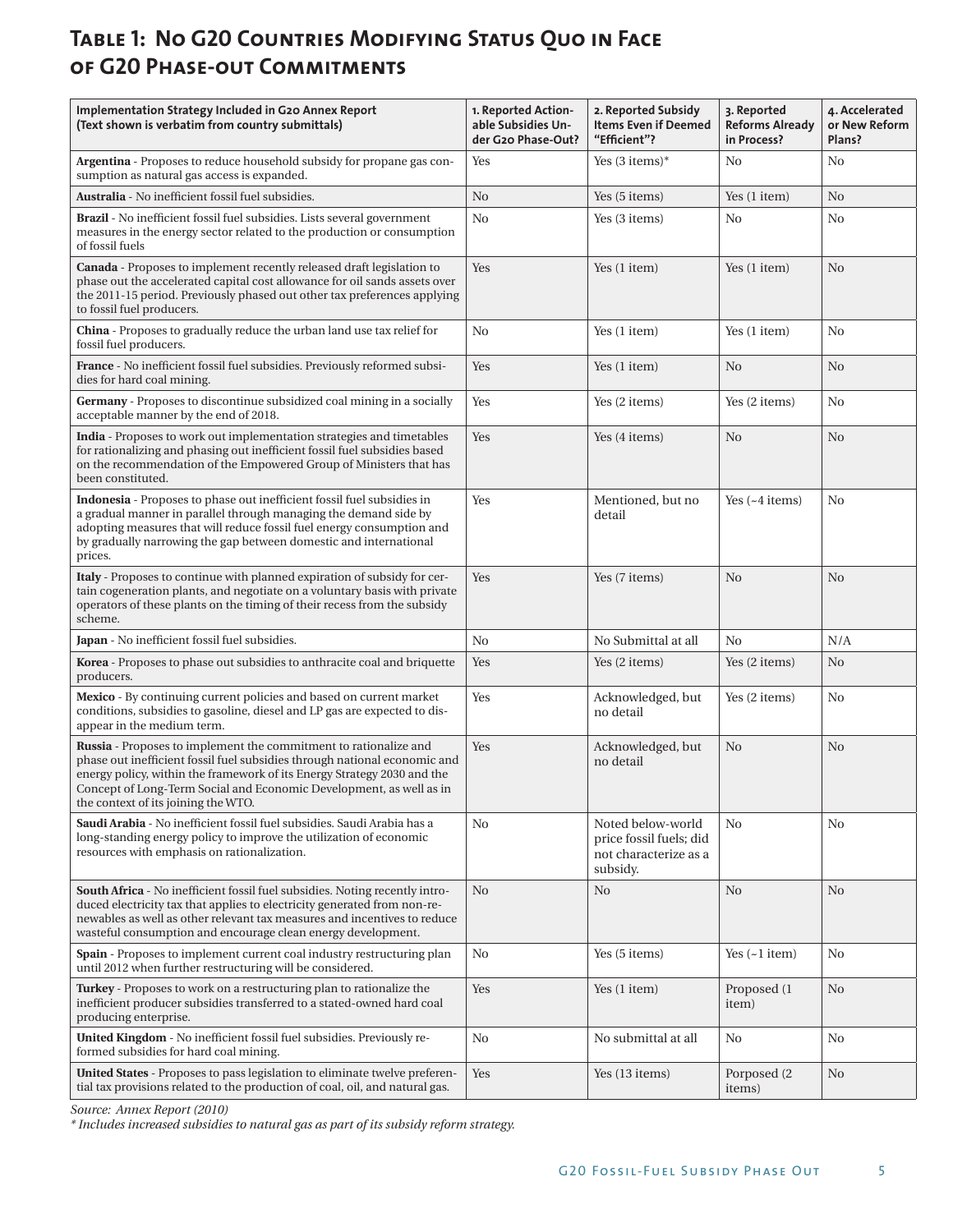#### **3. Fossil-Fuel Subsidy Data from Other Sources Often CONFLICTS WITH POSITIONS TAKEN in the G20 Annex Report**

Member countries had wide discretion in how much information they reported on domestic fossil-fuel subsidies within the Annex Report. The IGO-4 walked gingerly around this issue, likely reflecting the tensions amongst G20 members:

Identifying which specific fossil-fuel subsidies are 'inefficient' and 'encourage wasteful consumption' requires understanding the circumstances of each country, and the impact of the different subsidies in use. As such it remains in the remit of sovereign decision making. Acknowledging that a particular energy subsidy affects the production or consumption of a fossil fuel does not automatically mean that it is inefficient or leads to wasteful consumption. How a subsidy is designed and administered, and especially how it interacts with other government policies, determines to what extent they are socially and environmental[ly] harmful and the urgency to phase it out. (IGO-4, paragraph 16).

Despite this weak language on reform, the IGO-4 report did nonetheless incorporate a fairly robust definition of what they viewed as subsidies. This definition properly included many of the ancillary policy instruments such as credit support and loan guarantees – instruments that were almost totally absent from the country submittals to the Annex Report. In addition, the IGO-4 report included quite detailed and useful guidelines developed by the World Bank (IGO-4, paragraph 90 *et seq*.) to assess whether a particular policy should be eliminated or not.

It was up to each member country, however, as to which policies it reported in the Annex Report and how they were characterized. Often, the rationale for policy inclusion or exclusion was not explained. One approach to gauge potential problems with how the countries interpreted their reporting requirements is to compare their self-definition of

reform-ready subsidies as stated in the Annex Report to other information on fossil-fuel subsidies within the reporting country. This comparison is summarized in Table 2.

Two main data sources have been used: IEA consumer subsidies, the latest of which were released in 2008 using 2007 data;3 and direct comparisons between in-country prices for diesel and gasoline fuels with United States reference prices prepared by Deutsche Gesellschaft für Technische Zusammenarbeit (GTZ), a research organization owned by the German government. As noted by GTZ, the US fuel price "may be considered as the international minimum benchmark for a non-subsidised road transport policy" (GTZ 2007). In fact, even the after-tax US price may be on the low side, as there are significant residual subsidies to petrol in the US.4

Although it does not assess all G20 countries, the IEA dataset is useful because it incorporates multiple forms of energy, including electricity. In all of the G20 countries assessed by the IEA, fossil fuels remain the largest source of electrical power – in some cases supplying 100 percent.While the GTZ data do cover all member countries (indeed, for 170 countries worldwide), they do so only for the retail sector and for two fuels.

Neither dataset captures subsidies targeting producers. This is a major limitation, as not only can producer subsidies affect end-user prices (especially for harder to trade fuels such as natural gas or electrical power), but they can alter the competitive positions of domestic suppliers in ways that boost overall GHG emissions or marginalize emerging (but less politically powerful) forms of energy. Because the IEA and GTZ values provide only a partial view of fossil-fuel subsidies within the assessed countries, they should be viewed as low-end estimates. In a handful of situations, at least some information on producer subsidies was available, and is included on Table 2. Even where numbers are included, though, they do not capture the full range of support to producers. For example, figures shown for Germany and Spain include only support for coal production; no other subsidy policies are reported.5

Although the subsidy data in Table 2 is incomplete and can be considered lower-bound estimates, it nonetheless shows that some of the G20 members who claimed that no reform

<sup>3.</sup> In its 2010 World Energy Outlook, the IEA has updated consumer subsidy estimates for these and more countries. However, release of the final document will not take place until November 2010 and the preliminary numbers cannot yet be cited. Given trends in world energy prices, updated price gap values are expected to be lower than those for CY2007.

<sup>4.</sup> A recent analysis by Pew's Subsidyscope project indicated that user fees (primarily gasoline taxes) covered only 51 percent of the cost to build and maintain highways in the United States. Data since the inception of the Interstate Highway System in 1957 indicate that user fees have never covered more than 75 percent of system costs (Subsidyscope 2009).

<sup>5.</sup> As illustrated in a case study on fossil fuel subsidy data in Germany (Koplow *et al*., 2010), there are numerous other fossil fuel subsidies in place.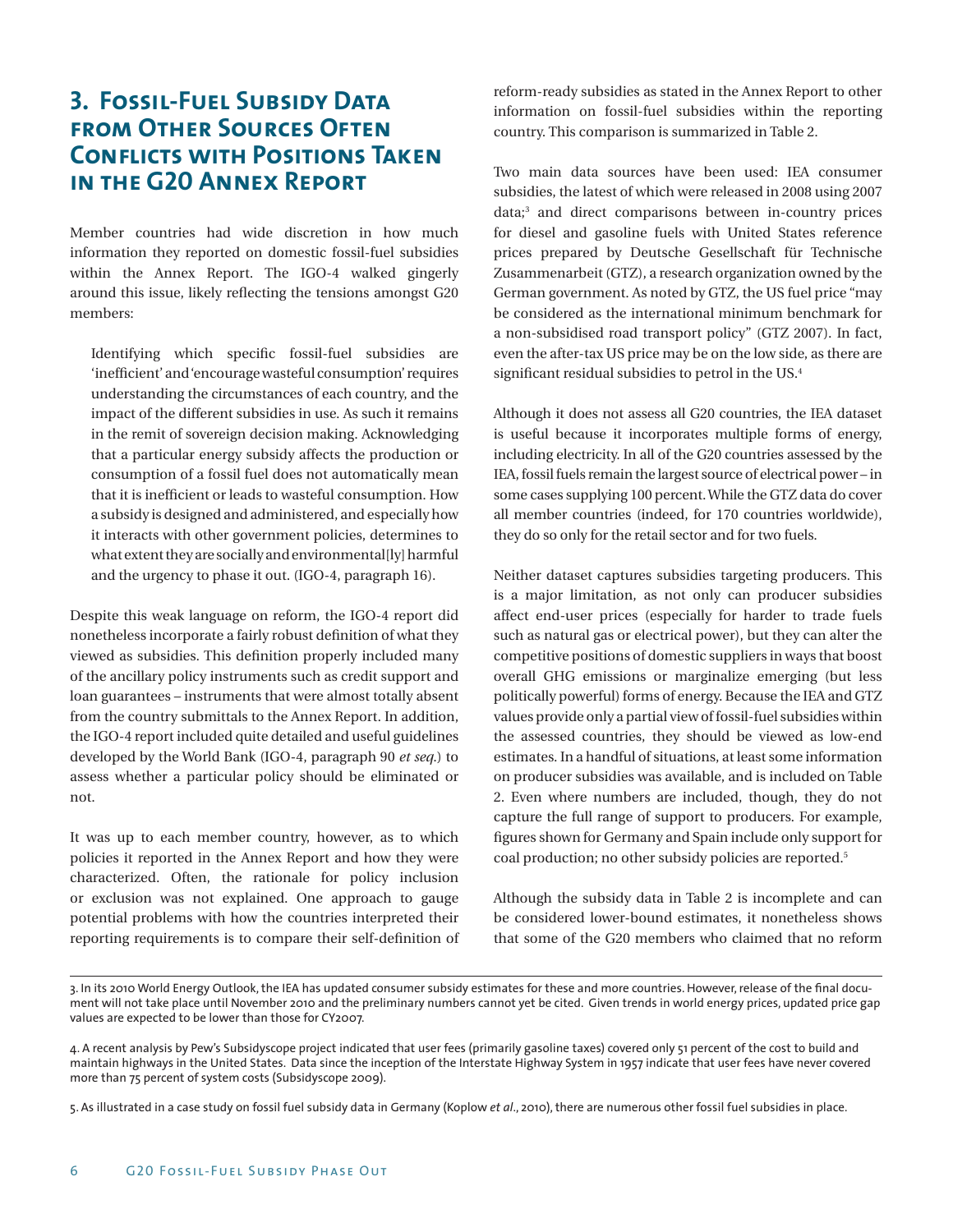was needed in their countries also have very large fossil-fuel subsidies according to other data sources. Some important examples follow:

- **All Members.** None of the G20 members reported on support for fossil fuels via international financial institutions such as the regional development banks or the World Bank. Recent NGO research shows that fossilfuel funding by the World Bank Group for FY2010 hit a new record high of \$6.3 billion (Mainhardt-Gibbs, 2010). In addition, no member reported support for fossil-fuel projects via export credit agencies (ECAs). ECA funding, based on preliminary research by Oil Change International, likely exceeds \$10 billion annually, although the lack of transparency at most of these institutions hinders precise accounting.
- • **Russia**, which mentioned subsidies only very generally in the Annex Report, had the world's second-largest consumer subsidies to energy according to the IEA (only Iran was larger). Total support in 2007 of more than \$50 billion primarily supported natural gas and electricity (nearly 70% of which is derived from fossil fuels).
- **China** submitted only a single paragraph in the Annex Report, which listed just one potential subsidy to oil and gas. Yet IEA data indicate the country had \$38 billion in consumer subsidies in 2007, primarily to oil and electricity. In the power sector, fossil energy again dominated with an 83% share. A recent case study of sources for data on Chinese fossil-fuel subsidies (Koplow *et al*., 2010) indicated that producer subsidies to fossil fuels in China are also pervasive, though difficult to quantify.6 Interventions include a wide array of tax breaks, substantial government ownership of all sorts of fossil-fuel related entities, widespread credit subsidies, and concerted support (including financial) for developing fossil-fuel resources outside of China.
- Although the IEA did not estimate consumer subsidies for **Indonesia** in its 2008 analysis, they are large. Diesel prices within the country were only slightly more than half the reference price benchmark; gasoline prices about 90%. Koplow *et al*. (2010) highlight the many subsidies on both the consumer and producer sides of the market, including a national objective — supported by subsidies

— to improve energy security by boosting electric-power production from coal.

• **Saudi Arabia** has among the lowest fuel prices in the world, with diesel prices roughly 12% of the reference price, and gasoline prices less than 30% of the reference price. Although the country, along with the rest of OPEC, has steadfastly maintained that it incurs no subsidies unless it sells below its cost of production, the Kingdom's domestic pricing policies represent an enormous opportunity cost. This comes in part through high fiscal costs and lost foreign-currency revenues (\$23 billion in consumer subsidies for oil and electricity, with all electricity derived from fossil fuels), and in part through the protection of energy-inefficient industries and infrastructure that harm the long-term competitive position of the Kingdom.

There is some indication that Saudi Arabia recognizes this problem privately, despite its public posture. If so, this would be a useful step for many reasons. First, even their benchmark metric of cost of production can be difficult to measure accurately once ancillary government services, extension of sovereign credit and risk management services, and other similar costs must be accounted for (they are too often ignored). The costing problem is particularly challenging in economies with more limited disclosure, audit, and liability traditions. Second, simply incorporating a cost/benefit review in existing decisions to sell fuel below world prices would be helpful. The process could ensure there are no better strategies to promote industrial development with lower fiscal and environmental costs, and could greatly improve the decisions being made in the country. Finally, approaches adopted by Saudi Arabia, a key member of OPEC, with respect to subsidy evaluation will likely be replicated in other countries as well.

• **India** acknowledged its fossil-fuel subsidies but provided little detail on the policies or timeline for reform. Its consumer subsidies were similar to Saudi Arabia's at \$23 billion for 2008 — among the highest in the world. Domestic prices for diesel fuel are well below the world reference price, though those for gasoline are significantly above it. Subsidy reductions for diesel in June 2010 sparked widespread protests that shut down the country for a day (Timmons and Kumar, 2010), indicative of the social challenge that reform can bring.

6. Estimate by Earth Track, based on Koplow (2007) and adjusted for inflation.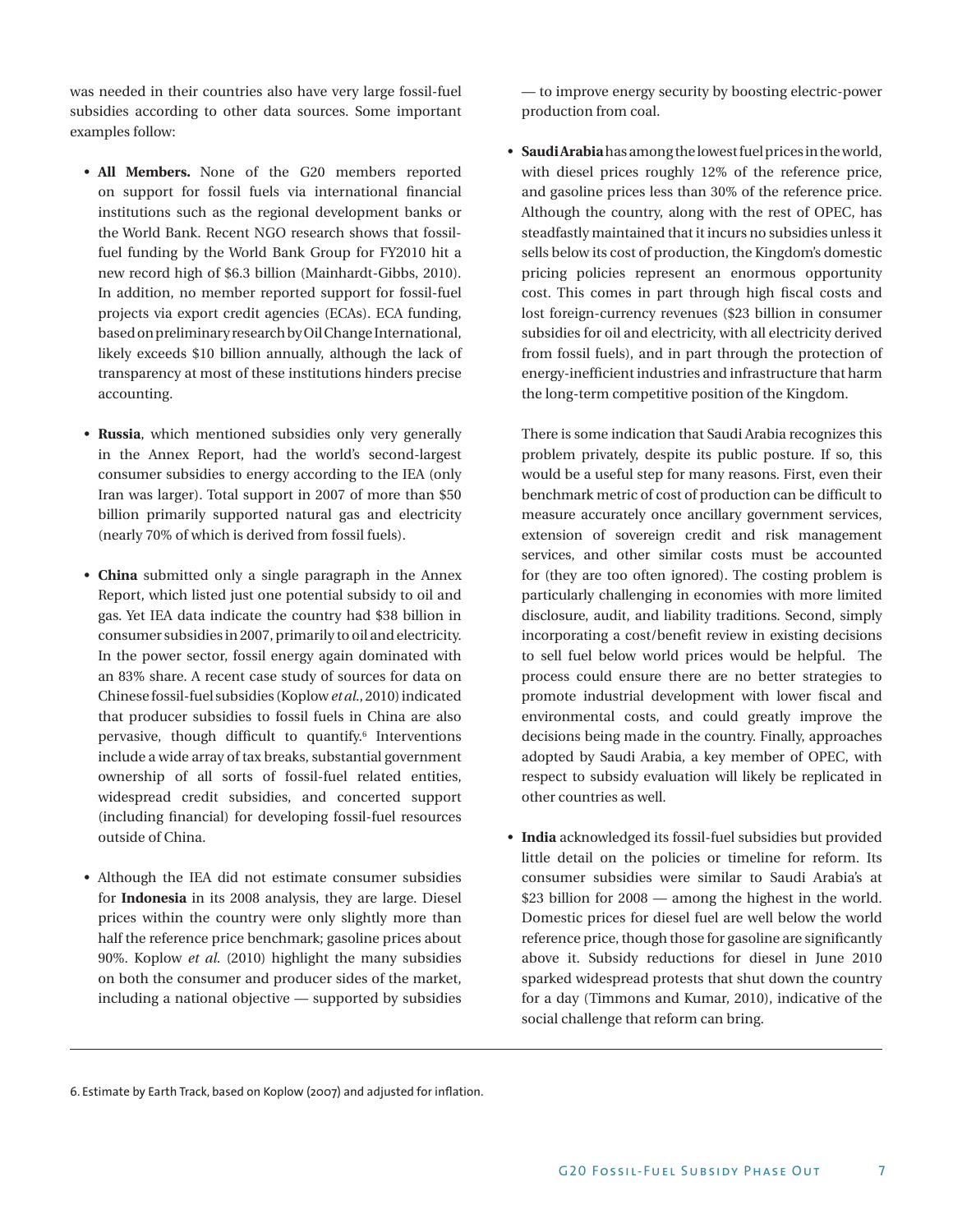#### **Table 2: Fossil fuel subsidies large in G20 countries planning no reforms**

|                       | <b>G20 Annex Submittals</b>                       |                                                   | Producer<br><b>IEA Consumer Subsidy Estimates</b><br><b>Subsidies</b> |                                                        |                                                  | Fuel Underpricing 2008, % of US<br><b>Reference Price</b> |                       |
|-----------------------|---------------------------------------------------|---------------------------------------------------|-----------------------------------------------------------------------|--------------------------------------------------------|--------------------------------------------------|-----------------------------------------------------------|-----------------------|
|                       | Subsidies<br>subject to<br>phase-out <sup>1</sup> | New reforms<br>pursuant to<br>$G20?$ <sup>1</sup> |                                                                       | Approximate<br>Subsidies,<br>2007 <sup>2</sup>         | Fuel composition<br>of power sector,<br>$2007^3$ | Diesel <sup>4</sup>                                       | Gasoline <sup>4</sup> |
| Argentina             | Yes                                               | N <sub>0</sub>                                    |                                                                       | N/E                                                    |                                                  | 74%                                                       | 139%                  |
| Australia             | N <sub>0</sub>                                    | N <sub>o</sub>                                    |                                                                       | N/E                                                    |                                                  | 121%                                                      | 132%                  |
| <b>Brazil</b>         | No                                                | No                                                |                                                                       | \$1 Billion (oil)                                      |                                                  | 132%                                                      | 225%                  |
| Canada                | Yes                                               | N <sub>0</sub>                                    | At least C\$2<br>billion                                              | N/E                                                    |                                                  | 115%                                                      | 136%                  |
| China                 | Yes                                               | N <sub>0</sub>                                    |                                                                       | \$38 billion<br>(mostly oil,<br>then electric-<br>ity) | 81% coal; 2%<br>O&G                              | 129%                                                      | 177%                  |
| France                | N <sub>o</sub>                                    | N <sub>0</sub>                                    |                                                                       | N/E                                                    |                                                  | 186%                                                      | 271%                  |
| Germany               | Yes                                               | N <sub>0</sub>                                    | At least<br>€1.7 billion <sup>5</sup>                                 | N/E                                                    |                                                  | 200%                                                      | 279%                  |
| India                 | Yes                                               | N <sub>0</sub>                                    |                                                                       | \$23 billion<br>(mostly oil,<br>then electric-<br>ity) | 68% coal; 12%<br>O&G                             | $90\%$                                                    | 195%                  |
| Indonesia             | Yes                                               | N <sub>0</sub>                                    |                                                                       | N/E                                                    |                                                  | 54%                                                       | 89%                   |
| Italy                 | Yes                                               | N <sub>0</sub>                                    |                                                                       | N/E                                                    |                                                  | 209%                                                      | 280%                  |
| Japan                 | N <sub>o</sub>                                    | N <sub>0</sub>                                    |                                                                       | N/E                                                    |                                                  | 167%                                                      | 254%                  |
| Korea                 | Yes                                               | N <sub>o</sub>                                    |                                                                       | N/E                                                    |                                                  | 179%                                                      | 270%                  |
| Mexico                | Yes                                               | No                                                |                                                                       | \$51 billion<br>(gas, electric-<br>ity)                |                                                  | 69%                                                       | 132%                  |
| Russia                | Yes                                               | N <sub>0</sub>                                    |                                                                       | \$23 billion (oil,<br>electricity)                     | 17% coal; 50%<br>O&G                             | 110%                                                      | 159%                  |
| Saudi Arabia          | N <sub>0</sub>                                    | N <sub>o</sub>                                    |                                                                       | \$8.5 billion<br>(mostly elec-<br>tricity)             | 0% coal; 100%<br>O&G                             | 12%                                                       | 29%                   |
| South Africa          | No                                                | N <sub>0</sub>                                    |                                                                       | N/E                                                    | 94% coal; 0%<br>O&G                              | 122%                                                      | 155%                  |
| Spain                 | No                                                | N <sub>0</sub>                                    | At least<br>€1 billion <sup>5</sup>                                   | N/E                                                    |                                                  | 164%                                                      | 220%                  |
| Turkey                | Yes                                               | No                                                |                                                                       | N/E                                                    |                                                  | 209%                                                      | 334%                  |
| <b>United Kingdom</b> | No                                                | N <sub>0</sub>                                    |                                                                       | N/E                                                    |                                                  | 212%                                                      | 257%                  |
| <b>United States</b>  | Yes                                               | N <sub>0</sub>                                    | \$52 billion <sup>6</sup>                                             | N/E                                                    |                                                  | 100%                                                      | 100%                  |
| European Union        |                                                   |                                                   | €8 billion <sup>7</sup>                                               |                                                        |                                                  |                                                           |                       |

*n/e = not estimated*

#### **Notes and Sources:**

(1) Based on Annex Report and Table 1. 

- (2) Approximations from graphical data in IEA 2008: 62. Includes industrial and power sectors, which are not picked up in the GTZ data. Due to declines in world energy prices during 2009 and 2010, current values are likely lower.
- (3) Fuel share of domestic gWh of generation in 2007, from IEA energy statistics, accessed 9/1/10 at http://www.iea.org/stats/electricitydata.asp?COUNTRY\_CODE=IN

(7) Energy tax reductions below the EU harmonized level (Annex Report 2010: 48).

<sup>(4)</sup> Cents/litre within country compared to benchmark prices in the United States. US prices are often used as a minimum benchmark for unsubsidized world prices (see GTZ 2007). Pricing data from GTZ 2009: 62, 63.

<sup>(5)</sup> Coal subsidies only, as reported by countries in Annex Report 2010: 17, 32. DG Competition reported slightly lower values for Spain (€0.8b) and slightly higher for Germany (€2.2b).

<sup>(6)</sup> Estimate by Earth Track, based on Koplow (2007) and adjusted for inflation.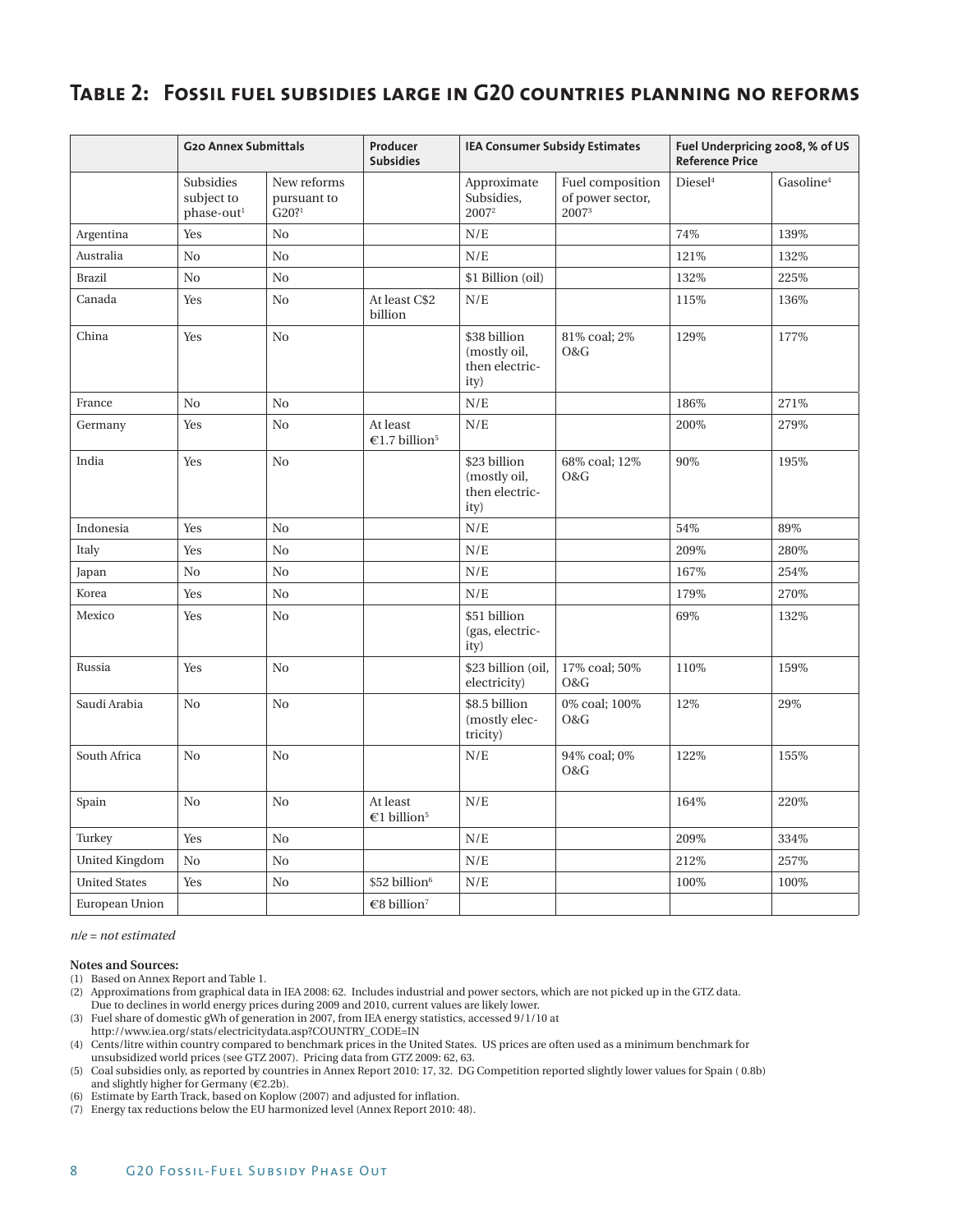- **South Africa** claimed that it had no inefficient fossilfuel subsidies, though the IEA had estimated more than \$8 billion in consumer subsidies, primarily to coal-fired electricity. While funding for low-income purchases of electricity may be part of this cost, the discrepancy is a red flag that more disclosure is needed.
- • While neither the IEA nor GTZ has found consumer subsidies to fossil energy in the **United States**, Koplow

(2004 and 2007) has documented tens of billions in subsidies to producers. The US submittal in the Annex Report was among the most comprehensive, highlighting billions of dollars in support to the oil and gas sector. However, even here, much was left out, including support of bulk-fuel transport, oil security, royalty subsidies, subsidized export credit, and a variety of tax breaks of great (but not sole) benefit to fossil fuels (see Koplow 2010a).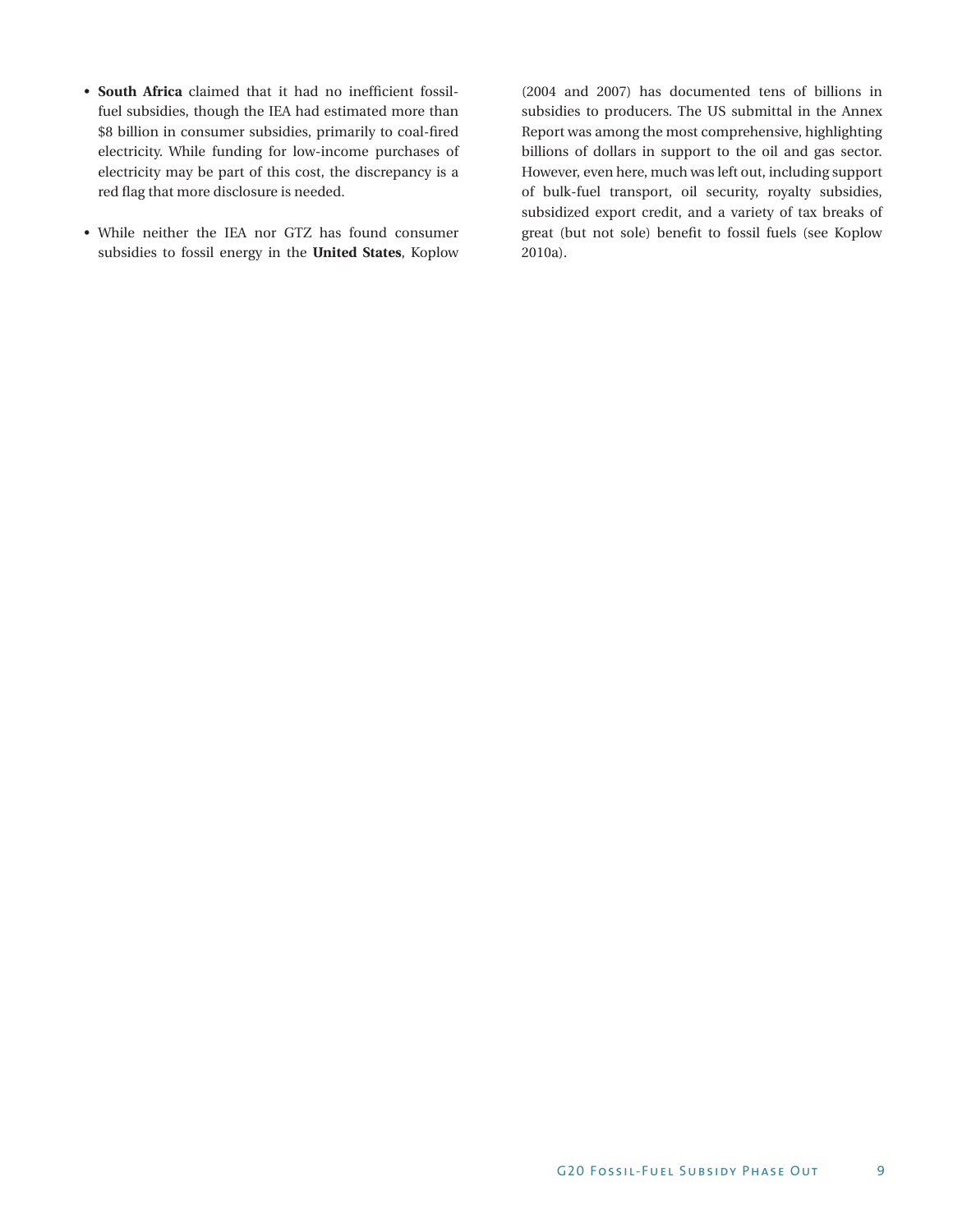# **4. COMMON JUSTIFICATIONS**

The policies included in the Annex Report, as well as other statements made by member countries, provide important insights into how they view their commitments under the Communiqué and what rationales they believe support excluding subsidy policies from having to be phased out.

A few general conclusions are warranted. First, not every country categorizes similar policies in similar ways. For example, Australia explicitly states that any tax breaks to fossil fuels that are also available broadly to the mining and quarrying industry do not meet the G20 criteria for reform. In contrast, special percentage depletion allowances in the United States are available to a wide array of mined resources, but were included by the United States in its chapter to the Annex Report, and indeed have been included in virtually every energy-subsidy assessment done in the United States to date.

A second general conclusion is that while some policies have been reported to the G20 even if they are deemed to be beyond the scope of G20 action, the majority of the support policies have not been mentioned at all. Countries have pre-emptively excluded programs, making it quite difficult to ensure that any phase out is implemented in a systematic, consistent, and unbiased way.

Because the phase out is a voluntary initiative, countries can easily identify a reason for not reporting or reforming their subsidy policies. Identifying the reasons they have given to date helps to frame the challenges that G20 members themselves need to address and reconcile in an overt manner so they can establish a standardized set of expectations over time. Common exclusion rationales are discussed below.

#### **4.1 Subsidies support lower-carbon substitutes**

*Overview.* If support policies flow to energy resources with a lower carbon intensity than the current dominant energy resources, some member countries have argued that the subsidies are not inefficient, and therefore not subject to any change under the Communiqué. This line of reasoning has been used even if the lower-carbon fuels are also fossil fuels.

*Examples.* Australia excludes excise-tax exemptions to LPG, CNG and LNG from consideration because the fuels are aimed

at replacing petroleum and diesel. Indonesia subsidizes LPG to encourage a shift from kerosene. Argentina excludes subsidies to natural-gas pipelines on the grounds that these policies will over time let them reduce existing subsidies to piped and bottled LPG — a potential fiscal savings, though unlikely to achieve much in the way of GHG reductions. Argentina is also subsidizing domestic natural gas production, though the intent is to "increase the share of domestic demand for natural gas that is met by domestic production and therefore reduc[es] the reliance on imports" (Annex Report 2010: 4). The United States and others have explicitly excluded subsidies to carbon capture and storage (CCS) technologies related to coal-fired power using a similar logic: that the subsidized replacement technology will have a lower carbon footprint that the status quo.7

*Impacts*. This general exclusion ignores that even if more benign that the status quo, the substitutes continue to have associated environmental impacts — in some cases quite substantial ones. Even so-called "clean-coal" technology is likely to have a higher GHG-intensity per unit power delivered than many renewable-energy technologies. Further, the chosen substitutes are selected through a political process that may not necessarily weigh tradeoffs equally across resources (as a carbon tax or similar instrument would do). In fact, even cleaner substitutes (efficiency, electric cars, or renewable electricity) may be economically disadvantaged by the subsidies to the "cleaner" fossil fuels.

#### **4.2 Subsidies are not unique to the fossil fuels sector**

*Overview.* A common challenge with subsidy measurement throughout the world is differentiating what is in the policy "baseline" from what is a targeted subsidy. If a policy forms part of the baseline, some argue it should be ignored since all industries get the same break, and it is therefore not distorting market behavior within a country.

*Examples.* The Australian example of excluding tax expenditures that apply "across the mining and quarrying sector as a whole" is one illustration. The United States excluded a range of subsidies to fossil-fuel production (e.g., accelerated-depreciation benefits and tax-exempt pollution control bonds heavily used by the coal-fired power sector) on a similar basis. (See Koplow 2010b for a more detailed critique of the US government's subsidy estimation methodology.) Canada flags adjustments to its cost-recovery rules favorable

<sup>7.</sup> Various US officials have said directly and indirectly in multiple forums that the G20 pledge would not apply to so-called "clean-coal" technologies.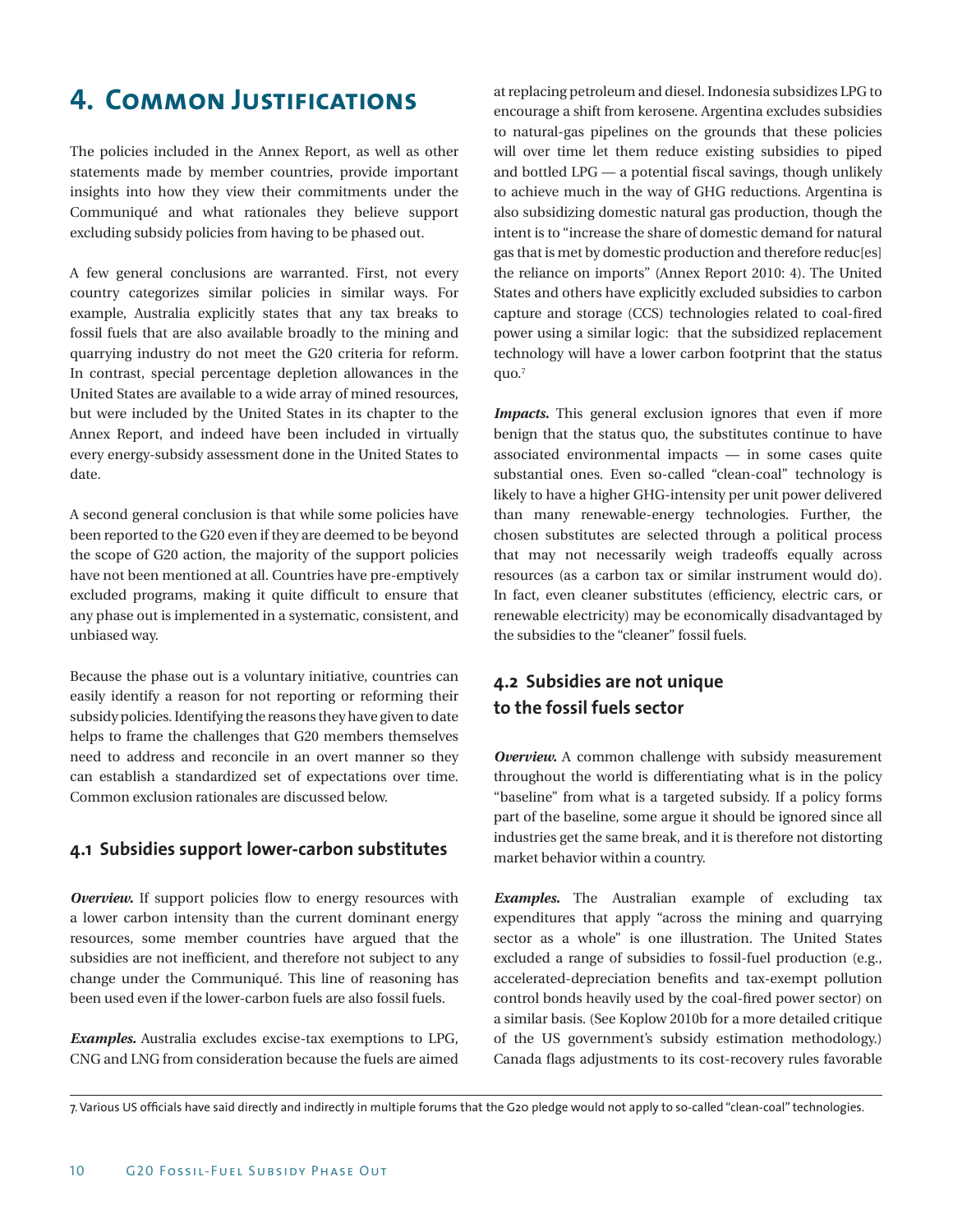to oil sands production relative to conventional oil and gas as a subsidy reform; however, it excludes the fact that even the baseline rules for oil and gas create a highly favorable write-off of fossil-fuel related capital.

*Impacts*. Baseline issues have two major facets. For one quite large set of subsidies, a more careful review of domestic rules will clearly illustrate the policies do create distortions among energy-sector options. Accelerated-depreciation, for example, is available in the United States for all capital investment. However, sector-specific rules mean the value of the subsidy varies widely across asset classes; and the rules in general provide benefits to capital investment relative to demand-side options such as improved efficiency. In Australia, whether or not all mining industries receive particular subsidies is not relevant if (as is the case) energy services have widely divergent demands for mined materials per unit energy produced. For this class of policies, there is little justification for excluding them from the G20 phase out process.

More complicated are policies that really are a neutral part of the policy baseline country-wide, but differ widely across the world. A national sales or value-added tax , which is common in many countries of the world but does not exist in the United States, is an example. So, too, would be differing controls on carbon. The treatment of these types of issues should be addressed in a formal way by G20 member countries so that all participants in the phase out handle them consistently.

#### **4.3 Subsidies may increase use of fossil fuels, but support more important domestic policy objectives, such as rural development, energy access, energy security, or poverty reduction**

*Overview.* Most policies have multiple effects in an economy. Though a program may subsidize fossil-fuel production or use, increasing environmental problems, it may also boost regional opportunities, create jobs, or reduce poverty. In some cases, the subsidized fossil-fuel prices themselves are actually the policy instrument to achieve these other goals. G-20 member countries argue that these programs are not covered under the Communiqué because they are neither inefficient nor wasteful, but merely targeting a different objective. Countries may be able to point to studies that show general welfare will decline if subsidies are removed. These are important trade-offs, and have been recognized centrally in the IGO-4 report in its deferral to sovereign decision-making on reform. The impacts on poverty levels were noted with particular attention: "[t]he proportional adverse impact of inefficient energy subsidy removal can be greatest for the poor, even though the rich receive most of the total value of the subsidy." (IGO-4 2010: paragraph 67).

*Examples.* Indonesia provides domestic subsidies to selected fuels, and notes that "[a]s a developing country, fossil-fuel subsidies are viewed as important to ensure the purchasing power of poor people" (Annex Report 2010: 21). India, Italy, the United States, and likely many of the other countries provide fuels at below-market prices (or subsidies to purchase fuels at market prices) to poor or otherwise vulnerable populations. Brazil subsidizes small-scale fossil-fueled generating capacity in remote regions such that power tariffs equal those in large, centralized hydro-electric systems; and subsidizes the extension of the grid into remote parts of the country. Argentina is underwriting the cost of expanding both naturalgas pipelines and mains throughout the country. Saudi Arabia sells domestic fossil fuels to strategic industries at well below world prices in order to develop downstream, value-adding industries. India subsidizes the transport of diesel and domestic LPG to reduce the price impacts of transport costs on "far flung areas", and China has similar policies for coal. TheWorld Bank, as well, justifies much of its continued financing of fossil-fuel infrastructure throughout the world on the basis that these projects can promote energy access for the poor.

*Impacts.* The challenge on all of these policies is to move beyond a theoretical benefit into a more objective evaluation of alternative options. There are three elements to this issue.

First, are there existing alternatives that can achieve the same social policy objectives, but at a lower fiscal cost than the current subsidy regime; or even at a comparable fiscal cost, but with lower environmental costs?

Second, do the subsidies to support economic development inadvertently create long-term weaknesses in the economy by encouraging investment that is ill-suited for globally competitive markets should the subsidy regime change in the future? Large subsidies to energy-intensive industries such as chemicals or cement can cause this problem. Similarly, even if the justification for implementing a subsidy program passed muster at one point in time, shifts in technology and the structure of economies over time can alter policy trade-offs and, with them, the appropriate policy path. It is important that a country mandates a periodic re-justification of subsidy policies to ensure the options and trade-offs that drove the original support remain valid.

Finally, many of the regional-development policies in particular seek to mask real price differentials in energy services across the country. This is a vital mistake. The higher-price regions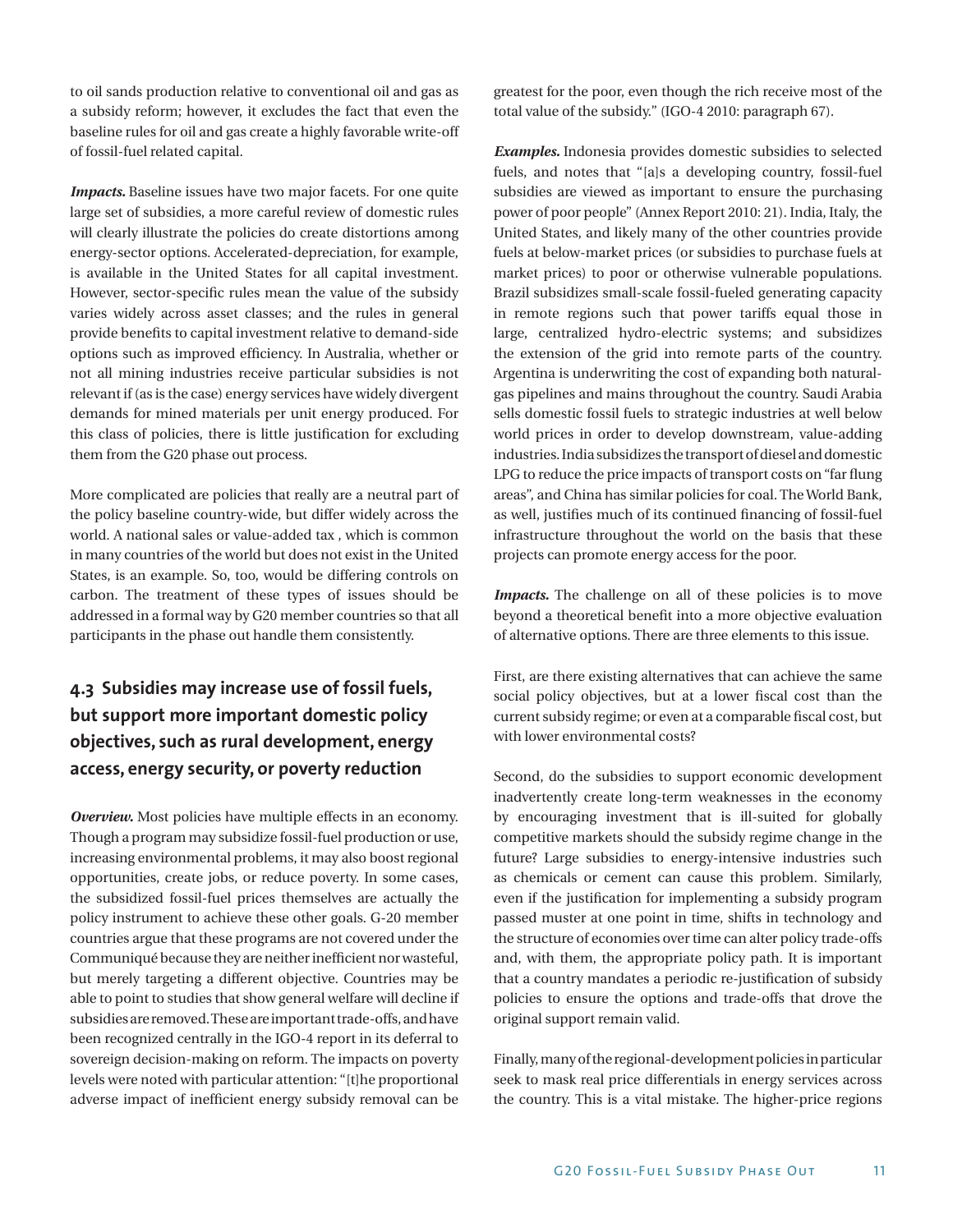often create market niches in which newer technologies can compete, allowing a country to innovate and test new ways to meet energy demand. Over time, the experimentation to serve these differentiated market segments can spur the growth of substantial new industries.

For example, if power in remote regions was much more expensive due to the high costs of transmission and distribution infrastructure, many off-grid technologies could become competitive and could support the growth of industries linked to meeting that need. Country-wide sales of power at average prices to everybody destroys these opportunities. Even if subsidies to rural development are maintained in some form, it is critical that countries have accurate data on the differential costs of service so they can choose among a wider array of solutions to meeting regional needs.

A country or multilateral institution needs to have a process in place to evaluate alternative ways to meet the policy goals of the energy subsidies, and to re-evaluate these tradeoffs every five years or so. Without this requirement, and the capability to carry it out, energy-subsidy policies can become large contributors to environmental and fiscal damage while contributing little of their claimed social benefits.

For example, while supporting expanded energy access for the poor may be judged by some a more important priority than phasing out fossil-fuel subsidies, there is rarely only one way to reach this goal. Data on subsidies are needed to evaluate alternatives that may offer a comparable fiscal cost but with a better environmental profile.

#### **4.4 The subsidies do not matter because they do not affect market prices; or because even if they subsidize particular sectors domestic prices still exceed world reference prices**

*Overview.* A number of G20 respondents noted that particular subsidies they had in place for fossil fuels did not lead to wasteful consumption because they had no impact on world prices. In some cases, countries argued further that, even with the subsidies, their domestic prices (including domestic taxes) were well above world reference prices.

*Examples.* France has a variety of exemptions from excise taxes (data on which were distributed to G20 members, though not

published in the Annex Report<sup>8</sup>), but argues that residual tax levels are above the EU-mandated minimums<sup>9</sup> and that the price to end-users remains above the European reference price (which France defines as the European average price without value added tax and excise duty). Italy similarly argues that its State Aid is limited by its agreements as an EU member; and that high fuel taxes result in prices to that are "well above the world price plus industrial costs plus the minimum level of taxation." Whether there are some user segments well below this level is not clear. Brazil provides diesel fuel rebates to its fishing boats, but argues that the average price of diesel to the fishing sector is still above world-market prices.

*Impacts*. Issues relevant to these claims include intersectoral distortions within a single country; and aggregative effects that may be larger than the individual subsidy under consideration. Thus, although French or Italian industries may still pay an above-market fee for fuel (however the country has benchmarked that price), their policies to subsidize a sub-set of industries create competitive disadvantages for the non-subsidized industries, and may exacerbate other environmental problems (e.g., overfishing in the Brazilian example). Distortions can arise regardless of the form of the subsidy, and can be significant. Reform of coal subsidies in the UK, for example, resulted in widespread replacement of coal-fired capital with natural gas plants – with substantial reductions in pollution (see Steenblik and Coroyannakis, 2005).

Further, as noted in the IGO-4 report (paragraph 23):

[A]lthough the effect of subsidizing one high-cost producer of, say, coal, may have negligible effect on the world price, the effects of many countries subsidizing their high-cost coal producers may be to depress the world price, thus stimulating consumption elsewhere.

Since the intent of the G20 phaseout is global, and not national, in nature, these combined effects of reform should be given central attention.

Finally, as was the case with subsidies targeting other policy objectives, preferential sectoral support via low-cost energy should be regularly and rigorously evaluated against other options to build strong industries, but at a lower fiscal and environmental cost.

<sup>8.</sup> Much of the information contained in this document is also available on the internet within official government budget documents under the line item "taxe intérieure de consommation sur les produits énergétiques".

<sup>9.</sup> The European Union sets a minimum tax levy on the use of natural gas, oil, and coal when used for motor or heating fuels, or for electricity. There is also a separate minimum tax levy for electricity. See Europa, 2007.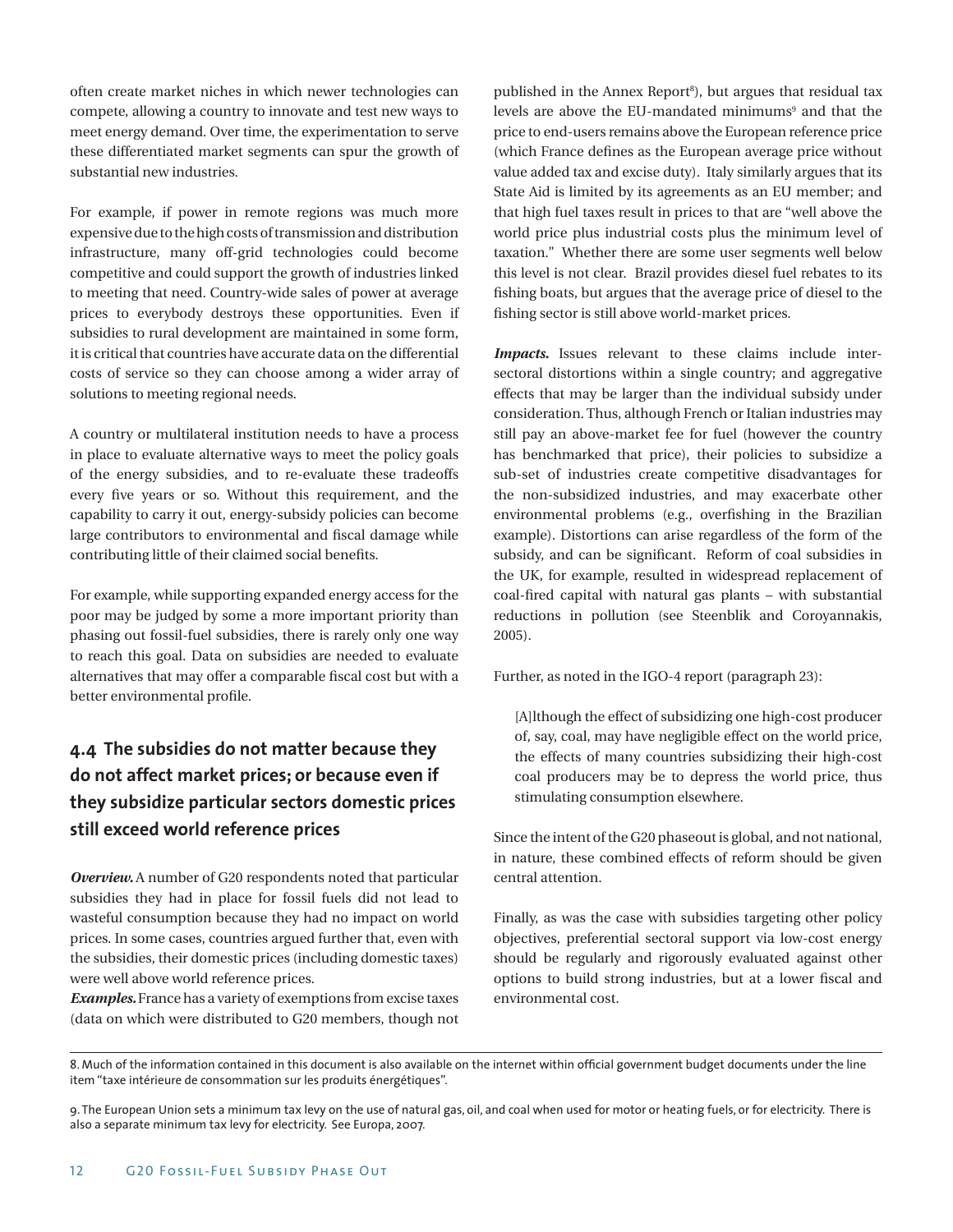#### **4.5 The subsidies are transitional policies**

*Overview.* Countries have excluded some fossil fuel subsidies on the grounds that they are transitional, and therefore will be eliminated anyway. Thus, they don't need to be part of the formal G-20 process.

*Examples.* Brazil has favorable pass-through of coal costs to end-users due to pre-existing contracts. Both Germany and Spain have subsidies to hard coal mining that are being phased out gradually over time.

*Impacts*. Transitional policies raise two important questions. First, are there many other transitional subsidies to fossilfuel sectors that were not reported at all in the Annex Report? Second, over what period will the existing phase out occur, and how certain is it to be completed? The longer it lasts, and the less certain the phase out, the more important it is to include the programs in any subsidy phase out reports. For example, Germany will review its phase out schedule in 2012 to assess "whether the agreement to end subsidised coal mining should be maintained" (Annex Report, 2010: 18). Both Spain and Germany face some internal opposition to the phase out that could delay its full implementation.

#### **4.6 Subsidies exist only if pricing is below production costs**

*Overview*. The standard method for evaluating consumer subsidies is to compare domestic prices to world reference prices for specific fuels (the "price gap"). Where domestic prices are well below world norms, fuel subsidies exist that are expected to artificially increase the demand for the subsidized fuel. Because oil, and increasingly coal and natural gas as well, are global commodities with robust demand, domestic underpricing also results in a large opportunity cost to the subsidizing country in the form of foregone export earnings.

OPEC, one of the four organizations tasked with preparing the IGO-4 report, took a strongly dissenting position on this issue:

However, it is worth noting that the price-gap methodology has shortcomings. OPEC is of the opinion that the benchmark price to be used in the case of energy resource well-endowed countries should be the cost of production. Consequently, OPEC could not associate itself with the above estimation of fossil-fuel-related consumption subsidies. (IGO-4 2010: 4)

*Examples.* Saudi Arabia has the best articulation of this argument. They note that the costs of the subsidies are less than the social and economic benefits the country receives from the subsidies; that below-world prices represent a comparative advantage in global oil production rather than a subsidy; and that there are no direct cash outlays from the Treasury to cover the prices of domestic sales. As a result, Saudi Arabia does not have policies "that fit the criteria for inefficient fossil fuel subsidies. The G20 proposal for phasing out inefficient fossil fuel subsidies does not therefore apply to Saudia Arabia" (Annex Report 2010: 30).

The issue was summarized more generally by the IGO-4 (2010: paragraph 62):

In several countries with large endowments of fossil fuels, governments have promoted development through policies that encourage adding value to local resource production. This typically involves supplying energy to energy-intensive industries (e.g., petrochemicals, aluminum) at a price lower than the world price, to support regional or national employment or income. Even though it is a sovereign decision, using subsidies to diversify economic activity beyond supplying mainly raw materials – i.e., to create value-adding activities based on those materials – may help in the transition to a more sustainable path of growth, but at a cost of reduced raw-material supplies in the future.

There is also concern within OPEC that social impacts of subsidy reform are being marginalized, and that OPEC members – which for the past 40 years have consumed far less energy per capita than the United States and Western Europe are unfairly bearing the brunt of reform (OPEC, 2010).

*Impacts.* The IGO-4 statement above focuses on the temporal issue of natural resource development: that perhaps accelerating the depletion path via subsidies is not the optimal extraction path. In addition, however, is the very large fiscal cost of this strategy (as indicated in Table 2); the environmental impacts of additional consumption, and often very old and inefficient energy consuming capital; and longterm competitive impacts as in-country production fails to incorporate energy market realities into capital purchase and operating decisions.

The domestic support can be monetized, and the government can weigh the efficacy of a dollar of support to industry or a consumer via subsidized fuel, versus selling the fuel on export markets and investing the gains with many more options into the poverty reduction or industrial development goals of the country.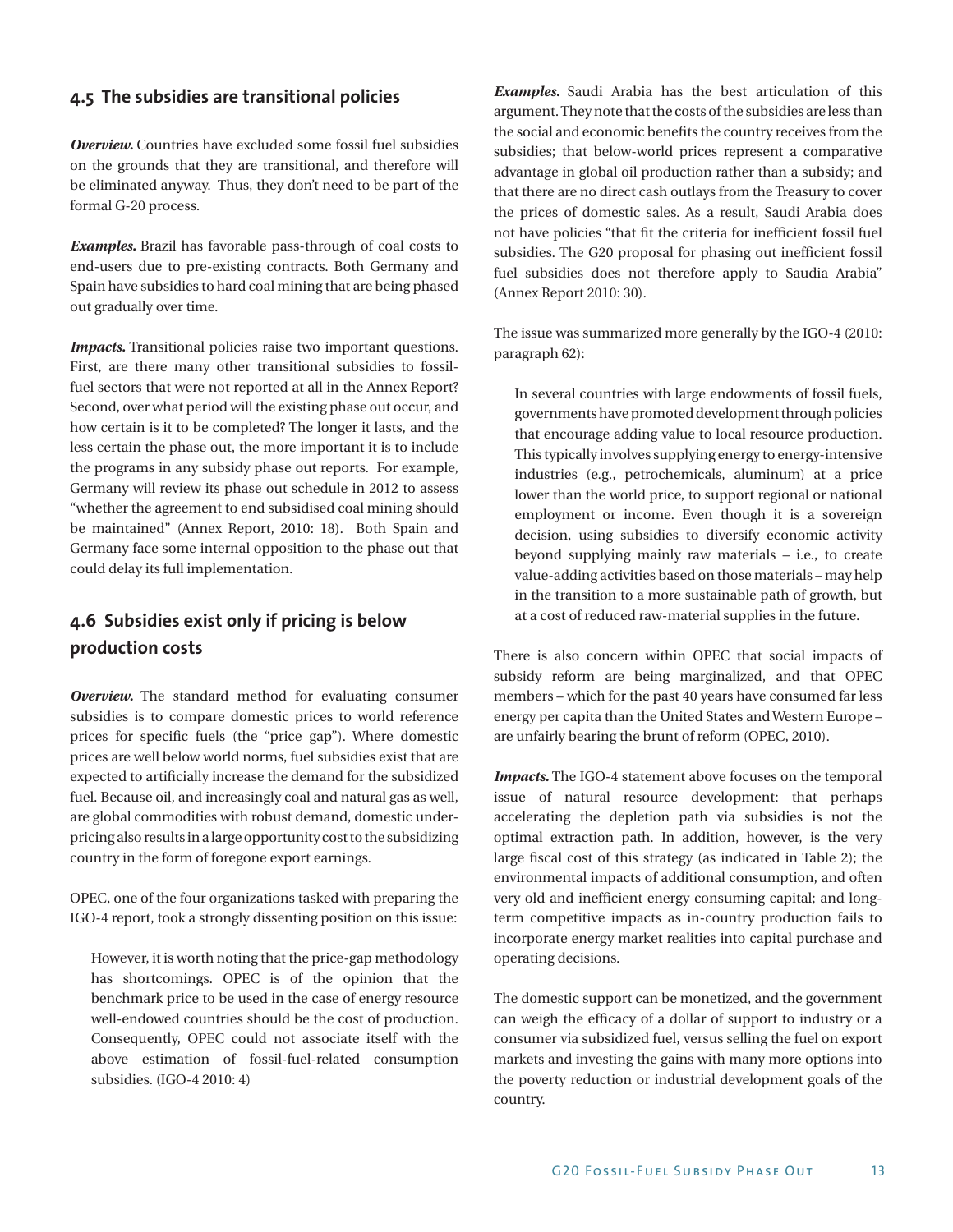# **5. Recommendations**

A number of important recommendations come out of this review. Implementing these changes can dramatically increase the likelihood of success in phasing out fossil-fuel subsidies.

The recommendations follow a logical sequence. First, given the political challenges of subsidy reform and the concurrent need for increased transparency, it makes sense to separate reporting from more contentious reform. Second, that reporting must be mandatory and enforceable if it is to have any impact on policy practice. Third, without establishing some standard rules for reporting subsidies, there is a great risk of reported information being of varying or suspect quality; and impossible to aggregate or compare. Fourth, disagreements over definitions and reporting are inevitable. A technically-skilled group operating independently of national governments is needed to address these disagreements in a systematic and transparent way. Finally, a set of rules and expectations on how reporting moves to actual reform and repeal is needed. These are addressed in turn.

#### **5.1 Separate reporting from reform**

The IGO-4 notes correctly (2010: paragraph 102) that "[i]ncreasing the availability and transparency of energy subsidies data is essential in overcoming some of the challenges related to reform." However, there is an inherent conflict between extending broad discretion in how to interpret the G20 Communiqué in what a country submits and obtaining the increased transparency needed to make the intent of the Communiqué achievable.

One way to begin to get around this impasse is to separate subsidy reporting from subsidy reform. Reporting of subsidies should be mandatory; and should include all policies that fit under an existing, agreed subsidy definition $10$ , regardless of whether a member country has a rationale for not including it among the subsidies slated for phase out. Broad discretion can be left on the reform side, reflective of real differences across countries in industrial structure and policy trade-offs.

#### **5.2 Establish an oversight and review mechanism for reporting**

It is useful to remember that reporting of a large subset of industrial subsidies is already mandatory under the World Trade Organization's Agreement on Subsidies and Countervailing Measures (the "SCM Agreement"). The SCM Agreement does provide an oversight and review mechanism, under Article 25.8 of the Agreement, which states<sup>11</sup>:

Any Member may, at any time, make a written request for information on the nature and extent of any subsidy granted or maintained by another Member (including any subsidy referred to in Part IV), or for an explanation of the reasons for which a specific measure has been considered as not subject to the requirement of notification.

But this right is not exercised frequently (Collins-Williams and Wolfe, 2010). The IGO-4 itself concluded that:

The practical applicability of the WTO definition in generating data o[n] energy subsidies has proven to be limited. Many factors contribute to this, including lack of commitment and transparency of countries in reporting energy subsidies. In addition, energy subsidies other than direct subsidies are difficult to estimate, hence to monitor on a cross-country, large-scale basis. (IGO-4 2010: paragraph 10).

For the G20 phase out to end differently, reporting needs to be a disciplined process, generating robust, verifiable, and timely information. We recommend these elements to effective reporting.

- **Phase-in reporting by subsidy categories.** The coverage of reports is tiered over a three-year period to expand requirements in steps from the status quo (no reporting) to comprehensive reporting of all subsidy types in a relatively short amount of time.
- **• Supplement reportingphase-inwithtechnicalguidance.** Regardless of the initial staged requirements, as specific guidance and rules from the technical advisory board (see Section 5.4 below) are released, they are adopted into the standard reporting requirements.

11. The agreement is accessible at http://www.wto.org/english/docs\_e/legal\_e/24-scm\_03\_e.htm#articleXXV

<sup>10.</sup> Options for defining and measuring subsidies are well discussed in the Global Subsidies Initiative brief *"Defining Fossil-Fuel Subsidies for the G-20: Which Approach is Best?, March 2010, http://www.globalsubsidies.org/files/assets/pb5\_defining.pdf*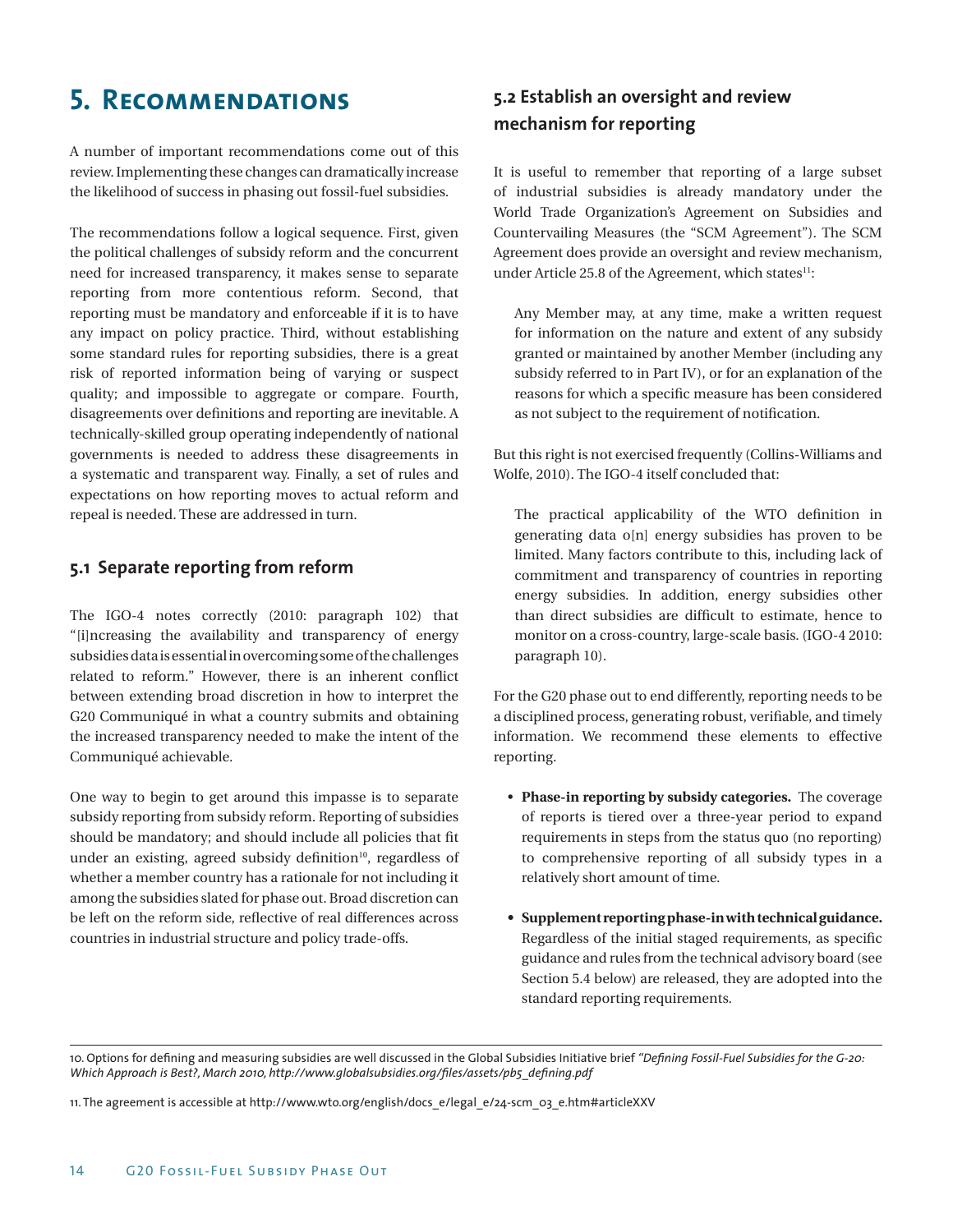**• Require third-party certification of data.** Just as accounting firms certify compliance with financial reporting standards, such firms could certify compliance with subsidy standards as well. As with financial reporting, the accounting firm certification would be public. Firms would be open to suit if their certification were given inappropriately, and would suffer reputationally as well. Another option for oversight and review would be to include subsidy reform policies as part of National Communications Reporting already required of all members under the United Nations Framework Convention on Climate Change (UNFCCC).

An example of a potential enforcement mechanism could be that member states with no reporting, or reporting that has not been certified as comprehensive and accurate by the independent auditor, would not be eligible to participate in any financial incentive plans that might exist to help finance subsidy phase out.

#### **5.3 Establish standardized submittal process for subsidy information, including a formal justification for policies countries wish to exclude from phase out requirements**

The limited data that have been reported to the WTO on subsidies relies on non-standard formats across countries. Reporting formats have sometimes varied over time even within a single country. This makes aggregation and comparisons practically impossible.

Similar issues also affect G20 fossil-fuel phase out commitments. The voluntary nature of the initiative, protecting national sovereignty, and differing policy tradeoffs across countries all support giving member countries the right to exclude particular policies from removal. However, for a phase out to be credible, such claims must be supportable based on data and review rather than mere statements by government officials.

The G20 should therefore develop a number of standardized submittal formats. For all policies, a standard template covering the policy, policy history, stated intent, and valuation would be developed. Supporting numerical data would be submitted in such a form as to allow easy comparison across member countries and over time. For example, such a

template has been proposed by the GSI for national reporting of subsidies to the WTO under the SCM Agreement (Steenblik and Simón, 2007).

A separate report, ideally less than five pages long for each policy, would detail member-country rationale and data to support *excluding* any particular subsidy policy from the phase out. The World Bank approach for screening policies within the IGO-4 report may be a good starting point for how this submittal would be structured. This document would adopt a cost-benefit approach; evaluate alternative means to achieve the same or similar policy end-points; evaluate whether the current policy is actually meeting its stated social policy objectives; and be publicly available for others to assess. Because options change over time, exclusions would need to be renewed at least every three years.

#### **5.4 Establish external committee to address recurring subsidy definition, valuation, or impact issues**

Conflicts between member states over subsidy definitions, valuation, and efficacy; as well as regarding the impacts of reform and alternatives, are inevitable. There needs to be some process for promulgating accounting standards and resolving disputes. Ideally, the world would benefit from the creation of an independent International Subsidy Accounting Standards Board, modeled along the lines of the International Accounting Standards Board, which sets standards for corporate financial accounting (Halle, 2010; Koplow, 2010c). Until such a body is created, however, the G20 will need to provide guidance to its members (and other countries, such as those who have associated themselves with "Friends of Fossil-Fuel Subsidy Reform<sup>12"</sup>) on fossil-fuel subsidy identification, estimation, and reporting. Such a process would need to be informed by a Committee of Technical Experts (CTE) who could supply opinions on questions of both reporting and implementation of reforms.

Such a committee would need to be:

- Technical in nature.
- • External to the G20 process such that it can achieve an independence from the interests of specific countries.
- • Composed of a workable number of members, each of

<sup>12.</sup> Friends of Fossil Fuel Subsidy Reform was launched by New Zealand in June 2010. http://www.globalsubsidies.org/research/ event-gsi-presents-latest-fossil-fuel-subsidy-research-nz-launches-friends-reform-group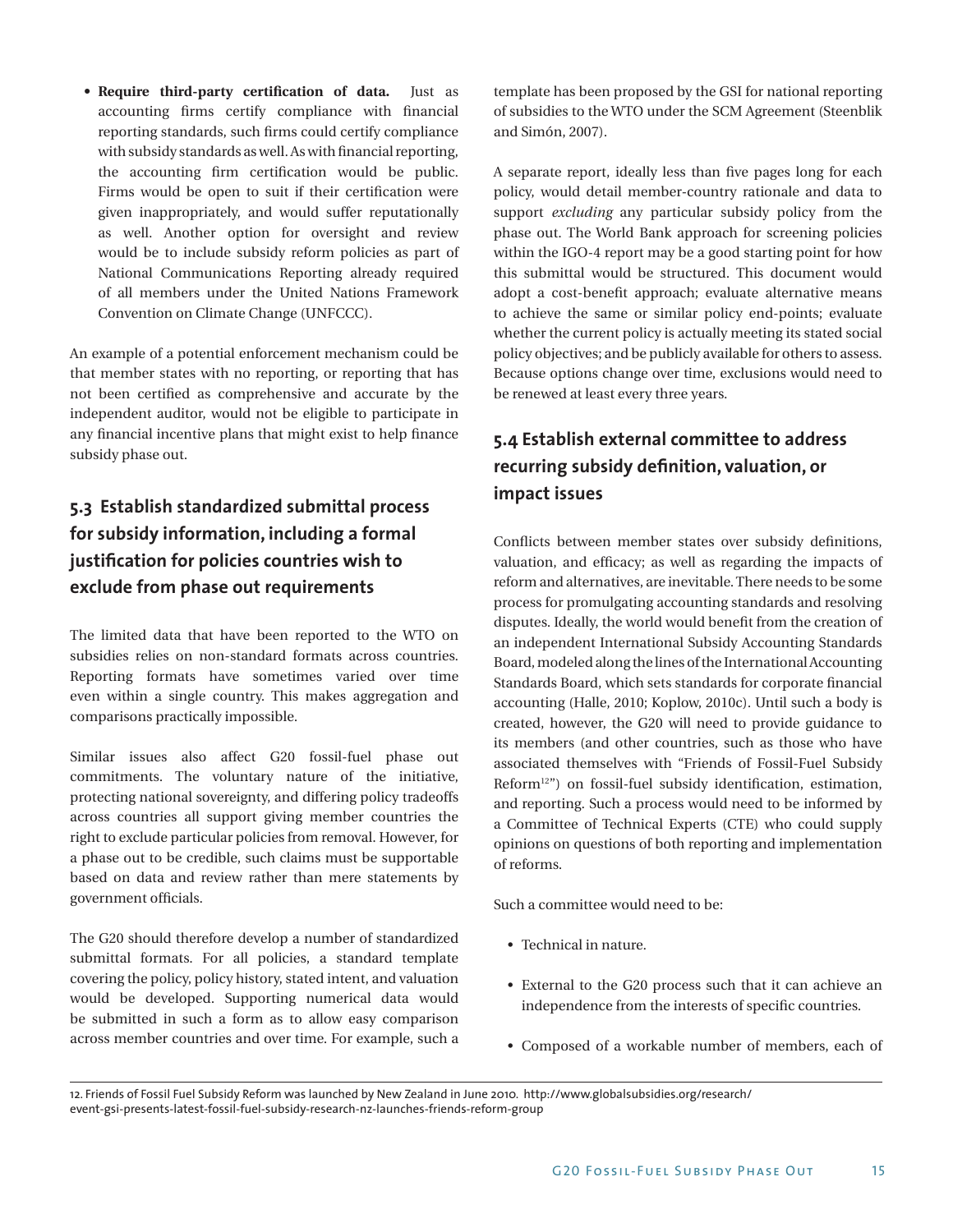whom has have a proven track record in the issues under consideration and independent of any personal financial linkage to the fossil fuel industry.

- Appointed by an independent body agreed to by a majority of members.
- • Empowered to issue opinions, which would be summarized in a majority report. Dissenters would have an option to write a minority viewpoint as well, thereby conveying valuable information on the scope and severity of disagreement.
- Funded by member governments, through global climate finance, or some other mechanism in order to adequately staff and support the CTE, though in such a manner as to retain the CTE's independence.
- Transparent. Both majority and minority reports and all supporting documents would be publicly available.

The specific governance structure would require detailed analysis to set up. However, Table 3 provides an overview of existing institutions that may have characteristics adaptable to fossil fuel subsidy reporting. Institutions listed with an asterisk may also have an important role to play in subsidy reform. Laan (2010: 31) highlights a number of additional criteria for consideration. These include the organizational competence in fossil-fuel subsidy transparency, comprehensive membership or international reach, option for a strong research role for the secretariat, likely country buy-in, access to necessary financial resources, and speed of data collection.

#### **5.5 Ensuring subsidy reform actually happens**

Just as subsidy reporting is already required under the WTO, reducing fossil-fuel subsidies is already a goal of an international treaty. Specifically, Article 2.1 of the *Kyoto Protocol* requires Annex I countries<sup>13</sup> to implement "policies" and measures" to achieve their emission limitation and reduction commitments. While Article 2.1 does not *require* these countries to undertake any specific policy or measure, it lists a range of potential actions that they *could* decide to implement, including:

(v) Progressive reduction or phasing out of market imperfections, fiscal incentives, tax and duty exemptions and subsidies in all greenhouse gas emitting sectors that run counter to the objective of the Convention and application of market instruments;

At the 11th Conference of the Parties (COP 11) to the United Nations Framework Convention on Climate Change (UNFCCC) in Montreal, in 2005, the Parties to the Protocol strengthened and prioritized this provision. They agreed that Annex II countries, and Annex I countries "in a position to do so", should *give priority* to reducing these market distortions, and to "[r]emoving subsidies associated with the use of environmentally unsound and unsafe technologies."

As with the WTO requirements, the lack of either an incentive to report (in fact a perception of a first-mover *disadvantage* for disclosing subsidy policies) or a mechanism to enforce it, have resulted in little if any action. The institutional challenges for subsidy reform are likely even more significant than those for subsidy reporting, and the discussion in Table 3 and below represents merely a starting point for further debate.

Because subsidy reform provides both financial flows and emission reductions —two key issues at the UNFCCC — the UNFCCC is a potential institutional fit for any energy-subsidy reform effort. UNFCCC has many years of experience in collecting and monitoring multi-country greenhouse gas inventories, skills that could be effectively expanded to handle fossil fuel subsidy data as well. In addition, no matter what institutional arrangement is settled on by the UNFCCC for the provision of climate finance, it is clear that redirecting fossil fuel subsidies is already being considered as one of the "innovative sources" that Parties will look towards to provide needed funding.

The WTO has not been successful to-date in ensuring countries properly report subsidies or enforcing against them. However, its existing rules and agreements, binding to more than 150 countries comprising in excess of 95% of world trade, are a potentially solid foundation on which to build any subsidy reduction strategy. It may be possible to address the problems within the WTO structure to enable its existing enforcement mechanisms to function more effectively.

 Alternatively, structural or political limitations in the existing institutions may suggest a new organization with a clearer and stronger mandate to organize and enforce subsidy reform holds the greatest chance of success. The institutional options, requirements, and impediments should become clearer as more effective reporting better delineates the terrain of subsidy policy and impacts.

<sup>13.</sup> Annex I countries are developed and transition countries that have taken on emission limitation or reduction commitments under the Protocol. Annex 2 countries are Annex 1 without the economies in transition (former Soviet Union).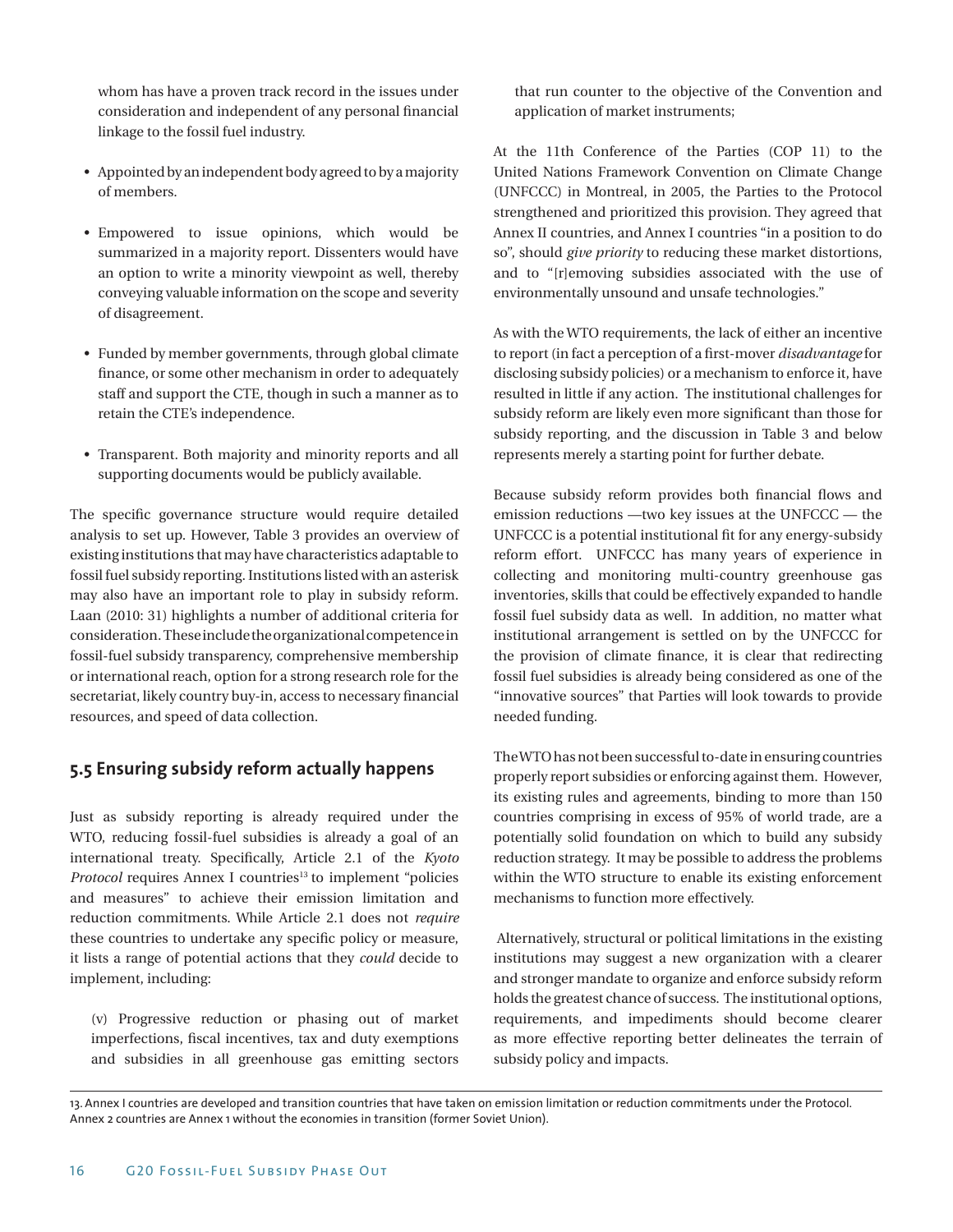## **Table 3: Possible Institutional Models for Fossil Fuel Subsidy Transparency and Reform**

| <b>INSTITUTION AND FUNCTION</b>                                                                                                                                                                                                                                                                                                                          | <b>USEFUL ATTRIBUTES</b>                                                                                                                                                                                                                                                                                                                                                                                                                             | <b>LIMITATIONS</b>                                                                                                                                                                                                                                                                  |
|----------------------------------------------------------------------------------------------------------------------------------------------------------------------------------------------------------------------------------------------------------------------------------------------------------------------------------------------------------|------------------------------------------------------------------------------------------------------------------------------------------------------------------------------------------------------------------------------------------------------------------------------------------------------------------------------------------------------------------------------------------------------------------------------------------------------|-------------------------------------------------------------------------------------------------------------------------------------------------------------------------------------------------------------------------------------------------------------------------------------|
| <b>Iternational Accounting Standards</b><br><b>Board (IASB)</b><br>Sets standards for international corpo-<br>rate financial reporting. Independent,<br>funded largely by a levy on corporations.                                                                                                                                                        | Focus on establishing technical rules of<br>corporate data transparency and consis-<br>tency, similar in nature to the technical<br>issues associated with standardized<br>subsidy reporting.<br>Demonstrated success in maintaining<br>technical and institutional indepen-<br>dence from the affected parties to reach<br>unbiased technical requirements.                                                                                         | Binding nature of IASB decisions can be<br>reinforced by government support and<br>adoption of the recommendations. For<br>subsidy reform, states are more likely to<br>undermine rulings deemed adverse than<br>to support the authority and logic of the<br>decisions themselves. |
| <b>International Organisation for Stan-</b><br>dardization (ISO)<br>Sets technical standards for a variety of<br>processes that are often adopted at the<br>firm level.                                                                                                                                                                                  | Highly successful voluntary opt-in<br>model to implement complicated<br>institution-wide changes in participat-<br>ing entities.<br>Strong focus on measurement and<br>reporting.                                                                                                                                                                                                                                                                    | ISO participation has a market advan-<br>tage for supply chain relationships that<br>supports the opt-in approach. Simi-<br>lar benefits may not exist for subsidy<br>reporting.                                                                                                    |
| <b>UN Framework Convention on Climate</b><br>Change* (UNFCCC)<br>Umbrella organization to manage and<br>oversee implementation of global agree-<br>ments on climate change                                                                                                                                                                               | Comprehensive membership and a well-<br>established secretariat and schedule of<br>meetings; climate change is one of the<br>key rationales for fossil-fuel subsidy<br>reform.<br>Robust mechanism for national report-<br>ing and technical review of reporting,<br>with separate requirements and proce-<br>dures differ for developed and develop-<br>ing countries.<br>Inclusion in UNFCCC could offer incen-<br>tives for reporting and reform. | Post 2012 architecture is unclear. His-<br>torically poor compliance and enforce-<br>ment of reform measures.<br>Limited success to date with effective<br>financing of climate change reduction<br>initiatives.                                                                    |
| World Trade Organization* (WTO)<br>Implementing body for multilateral<br>global trading system                                                                                                                                                                                                                                                           | Internationally-focused entity already<br>heavily involved with issues of govern-<br>ment subsidies.                                                                                                                                                                                                                                                                                                                                                 | Historically has lacked enforcement<br>mechanism on reporting, resulting in<br>very limited data in critical areas. Power<br>to enforce trade rules rests with member<br>countries; the institution itself can't act<br>unilaterally.                                               |
| World Bank, Organisation for Eco-<br>nomic Cooperation and Development,<br><b>International Energy Agency, or United</b><br><b>Nations Environment Programme</b><br>While objectives vary across institutions,<br>all provide international policy evalu-<br>ations in areas of concern, including<br>evaluation, reform, and implementation<br>aspects. | Strong technical capabilities, including<br>expertise in trade, development and<br>energy.<br>Demonstrated skills in discerning<br>similarities or differences across diverse<br>countries for a specific topic area.                                                                                                                                                                                                                                | Member countries exert substantial<br>power over research agenda and policy<br>trajectory. Political nature of subsidy<br>phase-outs suggests the current insti-<br>tutional structures would be unable to<br>move the process along                                                |

*\*Institutional structure has potential role in both subsidy measurement and subsidy reform.*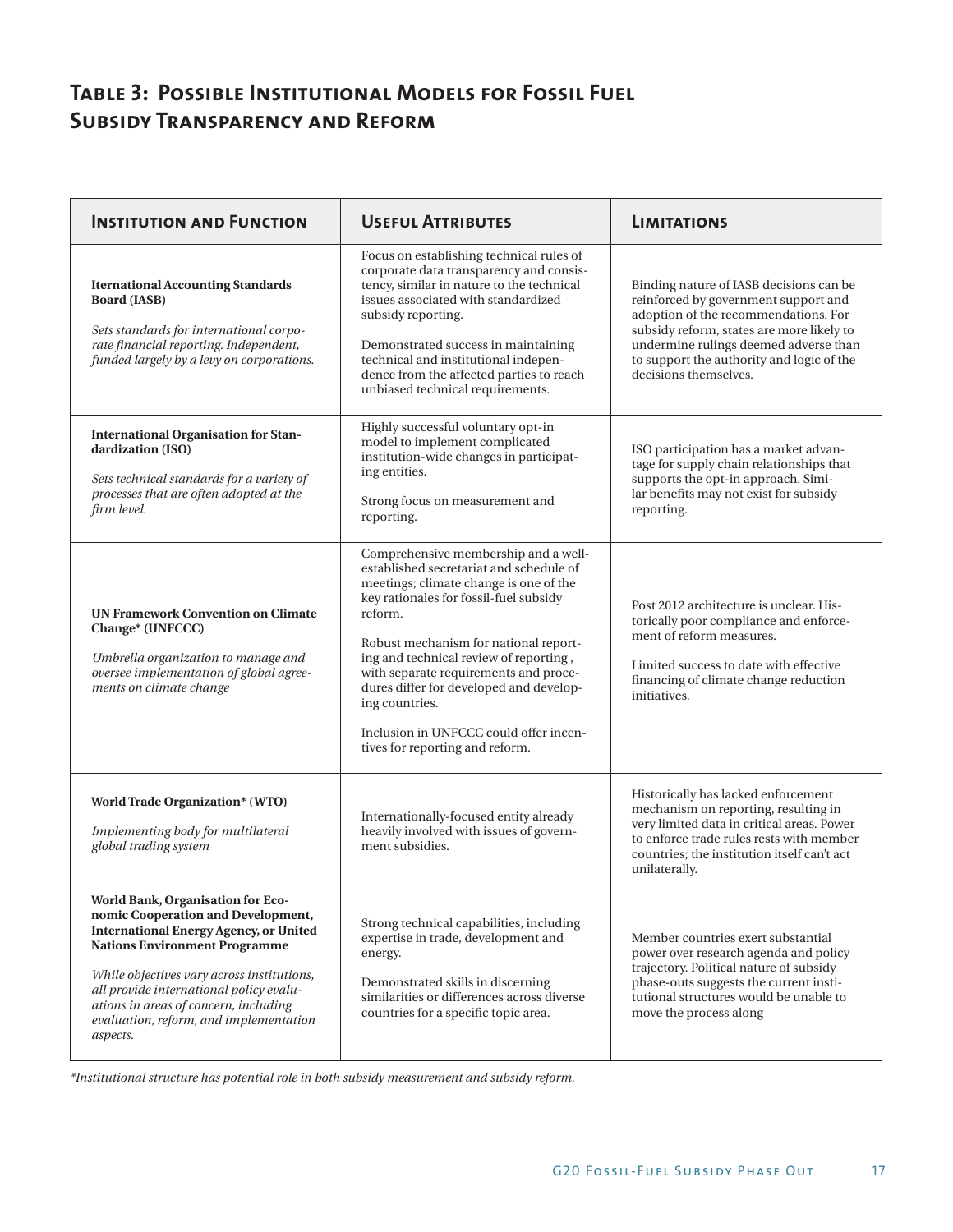# **6. References**

- Annex Report. 2010. *Annex: G20 Initiative on Rationalizing and Phasing Out Inefficient Fossil Fuel Subsidies, Implementation Strategies & Timelines.*
- Collins-Williams, Terry and Robert Wolfe. 2010. "Transparency as a Trade Policy Tool: The WTO's Cloudy Windows," *World Trade Review* 9:4. http://journals.cambridge.org/repo\_A793e2I8.
- Europa. 2007. "Community framework for the taxation of energy products and electricity," February 20. Accessed at http://europa.eu/legislation\_summaries/internal\_market/single\_market\_for\_goods/motor\_vehicles/interactions\_industry\_policies/l27019\_en.htm on 29 September 2010.
- Global Subsidies Initiative. 2010a. Issue Brief *"Defining Fossil-Fuel Subsidies for the G-20: Which Approach is Best?*, March., http://www.globalsubsidies.org/files/assets/pb5\_defining.pdf.
- Global Subsidies Initiative. 2010b. , *Increasing the Momentum of Fossil Fuel Subsidy Reform: A Roadmap for international cooperation*, June.
- GTZ. 2009. Deutsche Gesellschaft für Technische Zusammenarbeit, *International Fuel Prices 2009*, December.
- GTZ. 2007. Deutsche Gesellschaft für Technische Zusammenarbeit, *International Fuel Prices 2007*, summary flyer. Accessed at http://www.gtz.de/de/dokumente/en-flyer-international-fuelprices-2007.pdf on September 20, 2010 .
- Halle, Mark. 2010. "Towards creating international standards for subsidy accounting," *Subsidy Watch*, Issue 40. Available at http://www.globalsubsidies.org/subsidy-watch/commentary/towards-creating-international-standards-subsidyaccounting .
- Horgan, Michael. 2010. "G20 Commitment Fossil Fuel Subsidies," secret memorandum to Canada's Minister of Finance, March 18. Accessed at http://priceofoil.org/wp-content/uploads/2010/06/finance-fossil-fuel-subsidies-memo.pdf on September 23, 2010 .
- IEA. 2010. International Energy Agency, "Energy Statistics on electricity by country," database accessed 9/1/10 at http://www.iea. org/stats/electricitydata.asp?COUNTRY\_CODE=IN.
- IEA. 2008. International Energy Agency, *World Energy Outlook 2008* (Paris, France: IEA).
- IGO-4. 2010. *Analysis of the Scope of Energy Subsidies and Suggestions for the G-20 Initiative,* (Paris, Vienna and Washington, D.C.: IEA, OPEC, OECD, and World Bank) 16 June.
- Koplow, Doug. 2010a. "Does the Obama budget proposal really eliminate fossil fuel subsidies?" Earth Track Blog, February 1. Accessed at http://www.earthtrack.net/blog/some-additional-thoughts-subsidy-reform-and-obama-budget .
- Koplow, Doug. 2010b. *EIA Energy Subsidy Estimates: A Review of Assumptions and Omissions.* (Cambridge, MA: Earth Track), March.
- Koplow, Doug. 2010c. "How accurate are EIA subsidy numbers, and what should global subsidy reform look like?" Earth Track Blog, March 17. Accessed at http://earthtrack.net/blog/how-good-are-eia-subsidy-numbers-and-what-should-globalsubsidy-reform-look .
- Koplow, Doug. 2007. "Subsidies in the US Energy Sector: Magnitude, Causes, and Options for Reform," in *Subsidy Reform and Sustainable Development: Political Economy Aspects*, (OECD: Paris).
- Koplow, Doug. 2004. *Federal Subsidies to Energy in 2003: A First Look.* Prepared for the National Commission on Energy Policy, July 2004.